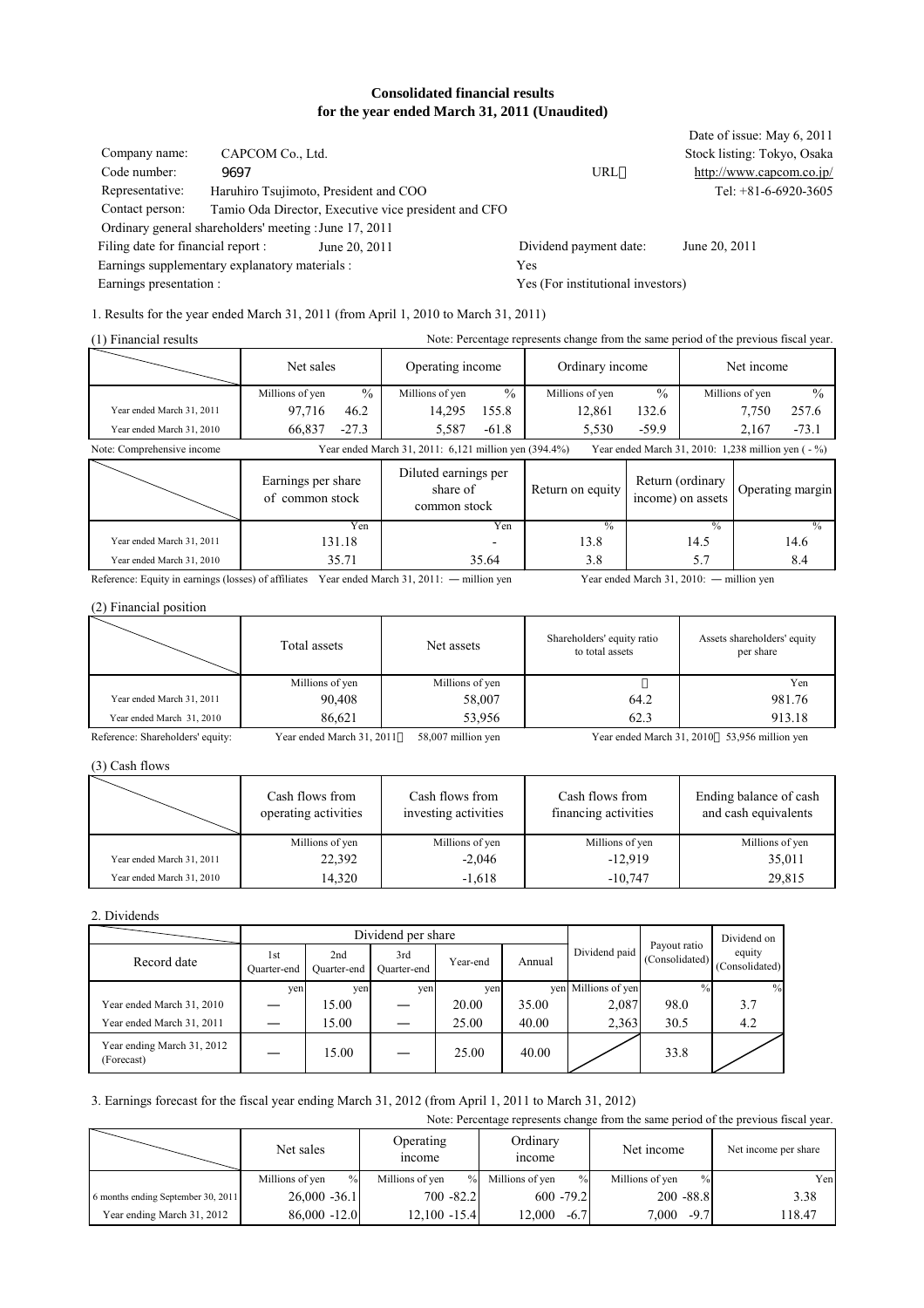| 4. Others                                                                                               |            |                            |                |            |
|---------------------------------------------------------------------------------------------------------|------------|----------------------------|----------------|------------|
| (1) Changes in significant consolidated subsidiaries during the period:                                 |            |                            |                |            |
| (Note: Changes in specified subsidiaries due to changes in the scope of consolidation)                  |            |                            |                |            |
| (2) Changes in accounting principles, procedures and presentation for consolidated financial statements |            |                            |                |            |
| Changes resulting from amendment of the accounting standard:                                            |            |                            | <b>Yes</b>     |            |
| Changes other than :                                                                                    |            |                            | N <sub>0</sub> |            |
| (3) Number of shares outstanding (Common stock):                                                        |            |                            |                |            |
| Number of shares outstanding (including treasury stock)                                                 |            |                            |                |            |
| Year ended March 31, 2011:                                                                              | 67.723.244 | Year ended March 31, 2010: |                | 67,723,244 |
| Number of treasury stock                                                                                |            |                            |                |            |
| Year ended March 31, 2011:                                                                              | 8.637.817  | Year ended March 31, 2010: |                | 8,636,412  |
| Average number of shares outstanding                                                                    |            |                            |                |            |
| Year ended March 31, 2011:                                                                              | 59,086,160 | Year ended March 31, 2010: |                | 60,707,786 |
|                                                                                                         |            |                            |                |            |

(Explanation about the appropriate usage of business prospects and other special notes)

The above-mentioned business forecasts were based on the information available as of the date of the release of this report.

Future events may cause the actual results to be significantly different from the forecasts.

Please refer to [Qualitative information and Consolidated Financial Statements] on page 2 for more details.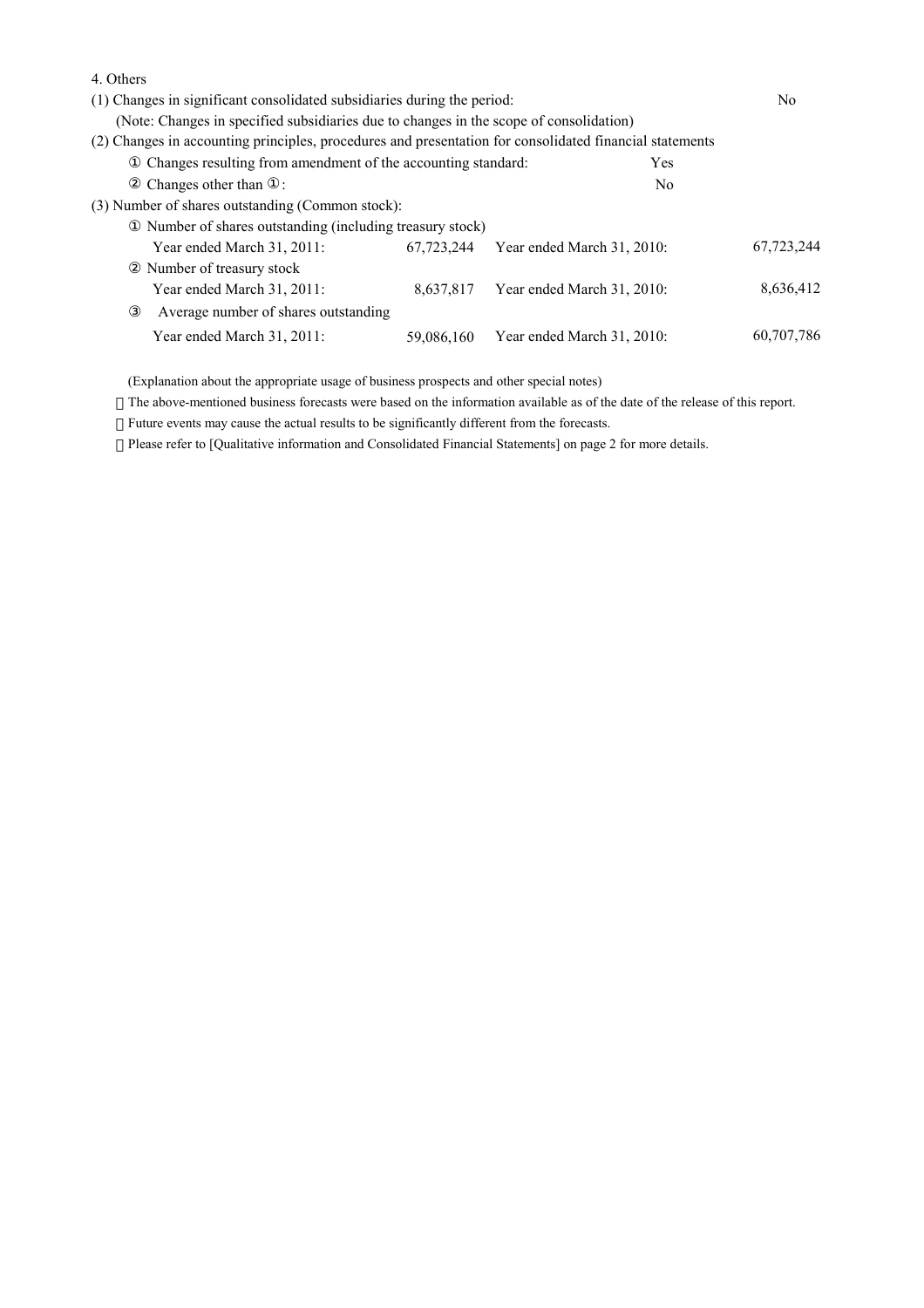\*We will take place financial results presentation in FY 2010 as follows. Presentation materials, video and question and answer summery will be quickly put on IR site after this presentation.

May 10, 2011 Tuesday financial results presentation in FY2010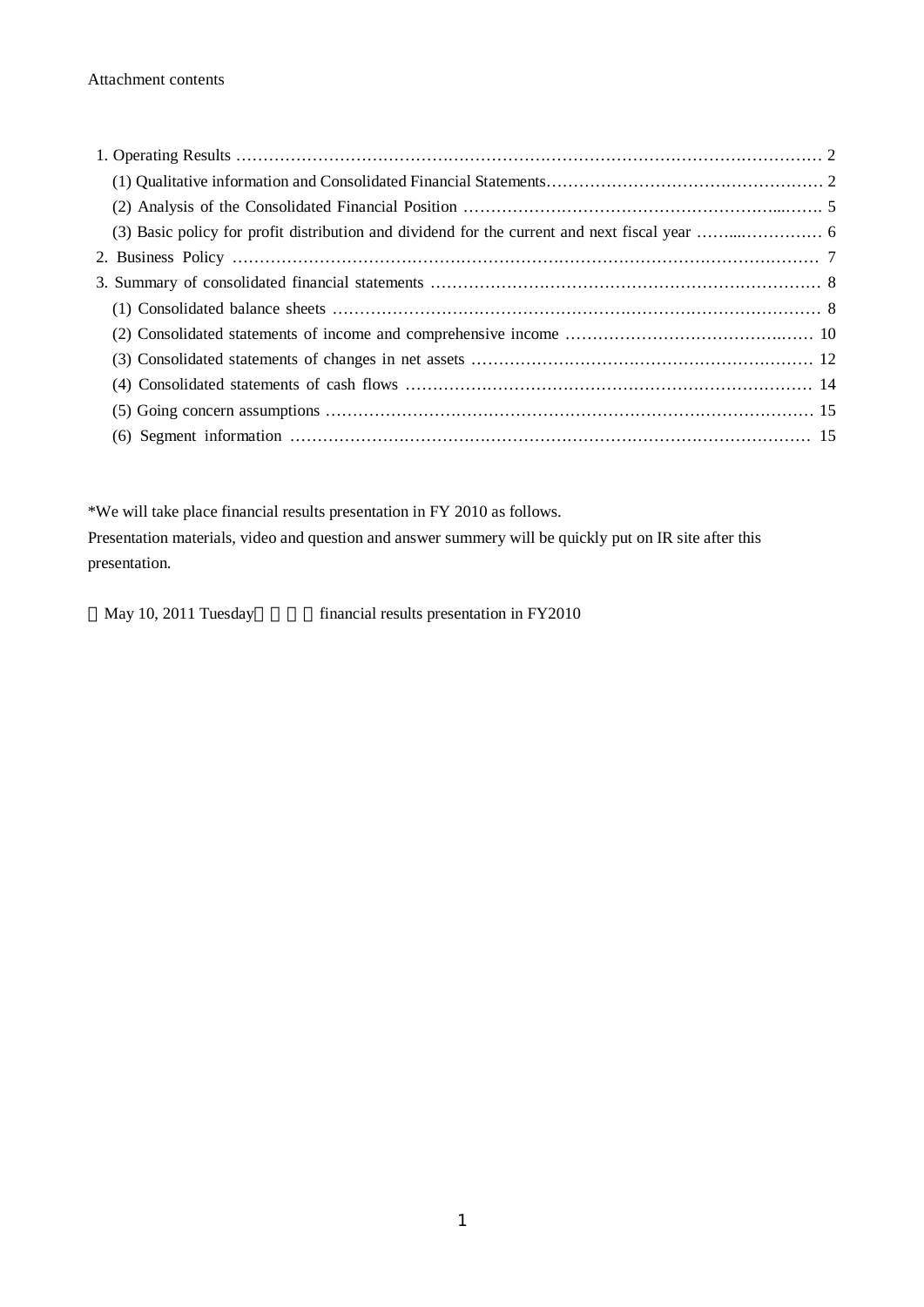#### 1. Operating Results

# (1) Qualitative information and Consolidated Financial Statements Operating Results of the fiscal year ended March 31, 2011

We would like to express our deepest compassion for the people and regions suffering from the Great East Japan Earthquake (Higashi Nihon Dai-Shinsai) .

We extend our genuine condolences to those closest to the victims who lost their lives, and sincerely wish the people suffering in the stricken regions an early recovery from the disaster.

Although the Japanese economy during this fiscal year ended March 31, 2011 was on a recovery trend with some fluctuations, it faced unparalleled crisis due to the tremendous damage suffered by the Tohoku and Kanto Regions in the Earthquake of March 2011 that shocked the world, coupled with the economic downturn attributable to the leakage of radiation from the Nuclear Plants in Fukushima and implementation of rolling blackouts in Greater Tokyo area.

The video game industry was to voluntarily cancel events and various sales promotion activities in addition to the retail stores/arcades in the afflicted areas suffering directly from the Earthquake and a series of aftershocks.

Meanwhile, a new trend is washing across the industry with, in addition to the progress of aging population and diversification of entertainment, the rapid growth of social games that allow users to interact on various sites that they can access using devices other than game consoles, such as smartphones and mobile tablets*.*

Under these circumstances, ten of Capcom's arcades in Tohoku and Kanto region were damaged and/or flooded and many of the equipments were broken down. Suffered arcades were forced to shut down temporarily, and three of the ten subsequently managed to reopen for business.

On the other hand, in the consumer online game business, which is a core operational department, the flagship title "Monster Hunter Freedom 3" (for PlayStation Portable) took off with a bang owing to the overwhelming support of users who had long-awaited its release and dominated the year-end sales campaign season and drove the increase in sales. In addition, the four titles targeted at overseas markets, including "Dead Rising 2" (for PlayStation 3 and Xbox 360), sold over one million units each to boost revenues.

In order to address the expansion of social games and other changes in the environment, Capcom focused on the development of online games and games for overseas markets, while rebuilding the development departments comprising our core competence, in an effort to operate business in line with market trends.

Further, in an attempt to diversify revenue streams, Capcom has been promoting the implementation of multifaceted contents, beginning with the distribution of games to "Mobage", a Japanese SNS operated by DeNA Co., Ltd., as well as the distribution of social game software for iPhone/iPod Touch via Facebook (United States), with its 500 million members worldwide, in order to develop the vast overseas market.

As a part of the efforts to establish its global presence at an accelerated pace, Capcom has been aggressively making strategic moves to secure an overseas advantage over others, including acquiring through its Canadian subsidiary a local game development company Blue Castle Games in order to develop appealing software that cater to the preference of overseas users.

The resulting net sales increased to 97,716 million yen (up 46.2 % from the previous year).

As for profits, operating income increased to 14,295 million yen (up 155.8% from the previous year), and ordinary income increased to 12,861 million yen (up 132.6% from the previous year). The net income for this fiscal year increased to 7,750 million yen (up 257.6% from the previous year) in spite of special losses on restructuring (1,453 million yen), disaster (105 million yen) and others.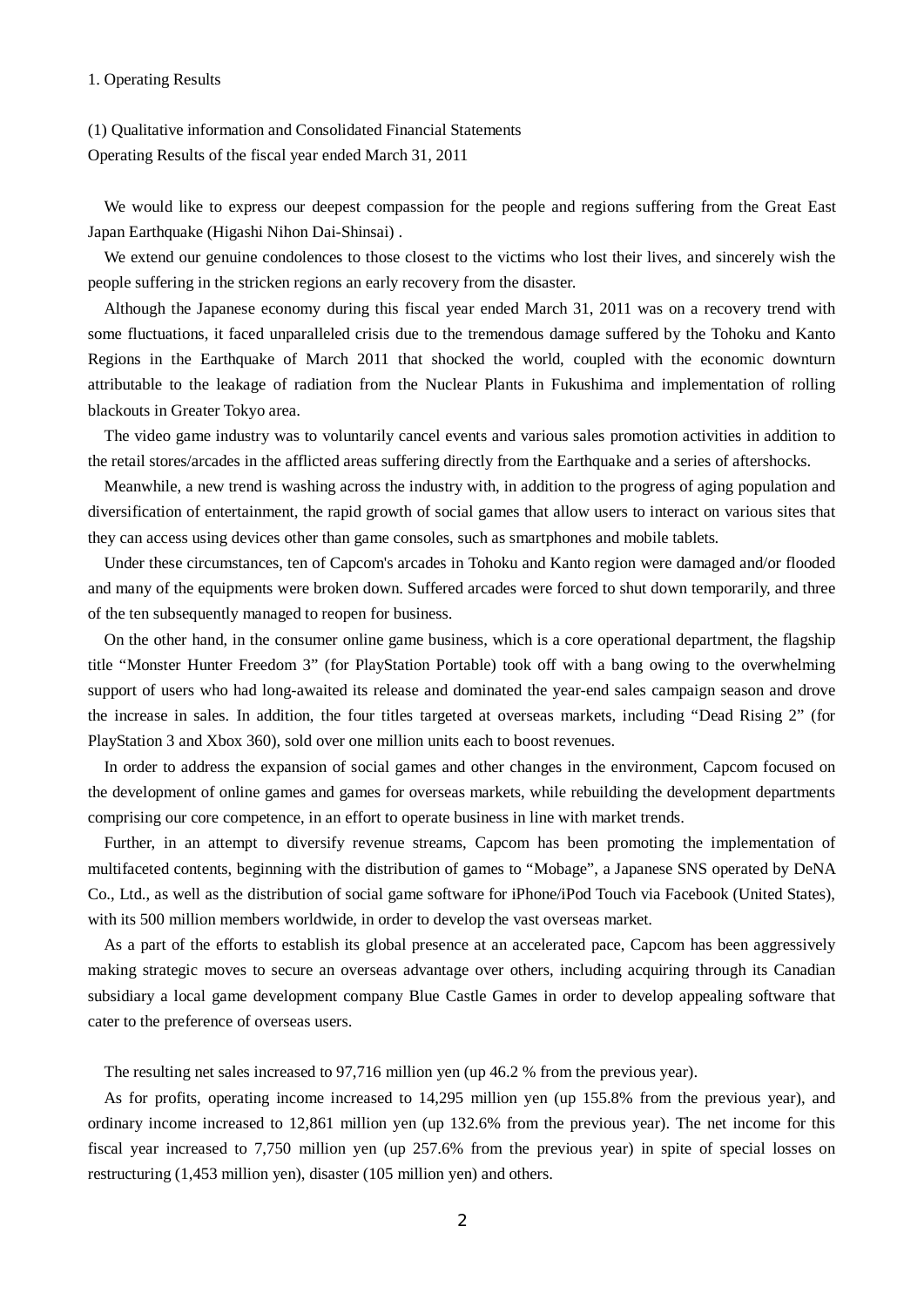#### Consumer Online Games

In this business segment, the feature title "Monster Hunter Freedom 3" (for PlayStation Portable), which was released on December 1, 2010 to long lines of customers nationwide, became a big hit with a total shipment of more than 4.6 million units and played the lead role in improving Capcom's business performance.

Further, the major titles for PlayStation 3 and Xbox 360 targeted at overseas markets fully leveraged their characteristics to achieve market success, selling over one million units each with shipments totaling 2.2 million units for "Dead Rising 2", 2 million units for "MARVEL VS. CAPCOM 3 Fate of Two Worlds", 1.6 million units for "Super Street Fighter IV", and 1.5 million units for "Lost Planet 2". The result was a history-making milestone of five million-seller titles in total.

Additionally, "Sengoku BASARA: Samurai Heroes" (for PlayStation 3 and Wii), the newest in the series that gained stable popularity, also enjoyed steady growth in sales. "MONHAN NIKKI POKAPOKA AIRU MURA" (for PlayStation Portable), a spin-off from the "Monster Hunter" series, which attracted users with its widely popular character "Airu" (known as "Felyne" in English) became a smash hit.

Meanwhile, the online exclusive title "Monster Hunter Frontier Online" (for PC, Xbox 360) also showed solid performance.

The resulting net sales increased to 70,269 million yen (up 60.8 % from the previous year), and the operating income was 12,499 million yen (up 59.5 % from the previous year).

#### Mobile Contents

As social games that are highly compatible with mobile phones underwent rapid growth, we were able to reach diverse new users, with members exceeding one million people for "MONHAN NIKKI MOBILE AIRU MURA" distributed exclusively through one of the Japanese mobile SNS "Mobage".

In addition to "Ghost Trick" that was released for iPhone/iPod touch fared well, "Street Fighter IV" released in the previous term also achieved its projected sales.

Meanwhile, there have been positive surprises as well, such as the number of downloads of "The Smurfs' Village", distributed through Facebook, United States, exceeding our projection by far, as well as the steady increase in the membership of "Zombie Cafe".

The resulting net sales increased to 4,028 million yen (up 13.3 % from the previous year), and the operating income was 1,366 million yen (up 83.2 % from the previous year).

#### Arcade Operations

With the entire industry focusing on energizing the market through implementing customer appreciation day on a "Game Day" (November 23 each year) to thank arcade fans, customer-oriented efforts were made in operating the arcades in this business segment. Sponsoring a variety of events, renovating arcades, and offering special discount days are just a few examples of such efforts.

Further, Capcom also worked to expand its customer base to include female, family and older-generation customers, while endeavoring to improve the earning capacity by controlling investments, reducing costs, and operating arcades in line with current market conditions.

Meanwhile, ten of Capcom's arcades seriously suffered damages and loss of properties by the Great East Japan Earthquake in March 2011. Although they were forced to shut down temporarily, three of the ten subsequently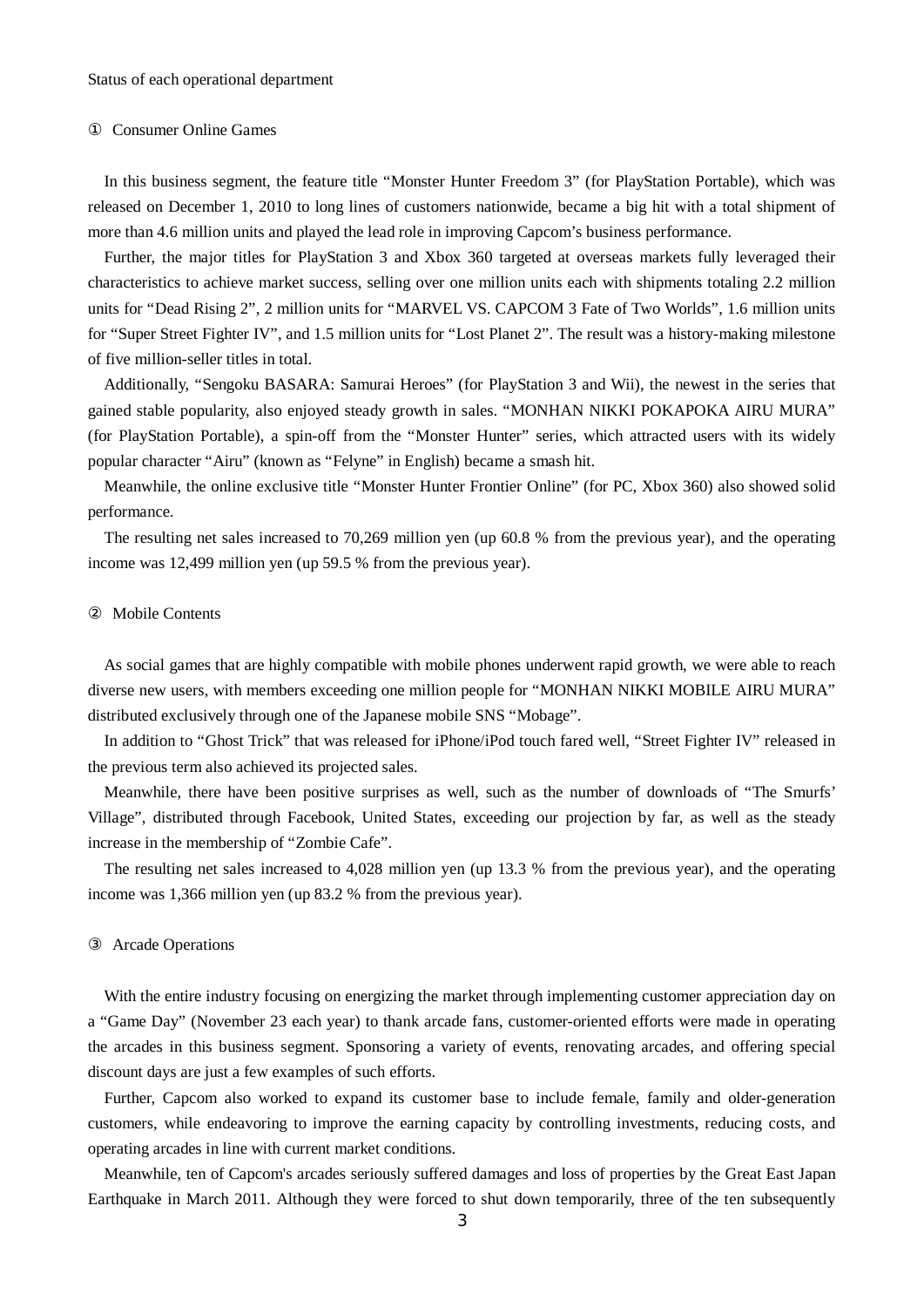managed to reopen for business.

Since we closed one unprofitable arcade, the total number of our arcades became 37 as of the end of this fiscal year.

As a result, while net sales decreased to 11,621 million yen (down 3.0 % from the previous year), the operating income increased to 1,131 million yen (up 91.5 % from the previous year).

#### Amusement Equipments

While the market conditions remained weak for arcade game machines, this business segment saw the video game machine "Super Street Fighter IV: Arcade Edition" perform solidly.

As for the Pachislo machine business, in addition "Sengoku BASARA 2" showing strong performance, "Onimusha: Dawn of Dreams" launched during the previous fiscal year remained a long-seller, contributing to improved profit.

Meanwhile, profitability improved, thanks to cost reduction and other business-wide streamlining efforts.

The resulting net sales increased to 7,903 million yen (up 73.9 % from the previous year), and the operating income was 2,638 million yen (the operating loss of the previous year was 347 million yen.).

#### Other Businesses

The net sales from other businesses, mainly character-related licensing royalties, increased to 3,893 million yen (up 27.7% from the previous year), and the operating income was 1,098 million yen (up 8.0% from the previous year).

#### Prospects for the Next Fiscal Year

As for future prospects, it is believed that the public and the private sectors will begin working together to launch full-fledged efforts for recovery. However, the situation is expected to remain unpredictable as we face the greatest challenge, with the damages from the great earthquake and possible implementation of rolling blackouts resulting in immeasurable economic losses.

In the video game industry, a downturn in consumer confidence is feared as the consumer mindset voluntarily moves away from spending, such as entertainment and recreation, and leans excessively towards self-restraint, including refraining from going out. Accordingly, it is believed that time will be required for the domestic game market to recover.

Meanwhile, the business environment is beginning to change with the rise of social games fueling the growth of new competitors in the industry, in line with the increase in smartphones and other platforms that are not game consoles.

We will focus more than ever before on our global operations as the environment surrounding the industry rapidly changes, since the promotion of sales overseas, where the market size is larger, is crucial to the realization of our growth strategy. As a result of having generated a series of hit games in European and U.S. markets in recent years, including four overseas million-seller titles during this fiscal year, Capcom's product line-up is becoming for solid and replete. We will take full advantage of our variety of contents in proactive and aggressive actions.

To this end, we will work on enhancing our sales forces mainly by fostering the personnel of local subsidiaries, as well as by securing competent human resources.

As a Group strategy, we will promote the expansion of our business domain as a means of addressing the rise of new forces, such as smartphones, and cultivating new demands, mainly by leveraging the experience and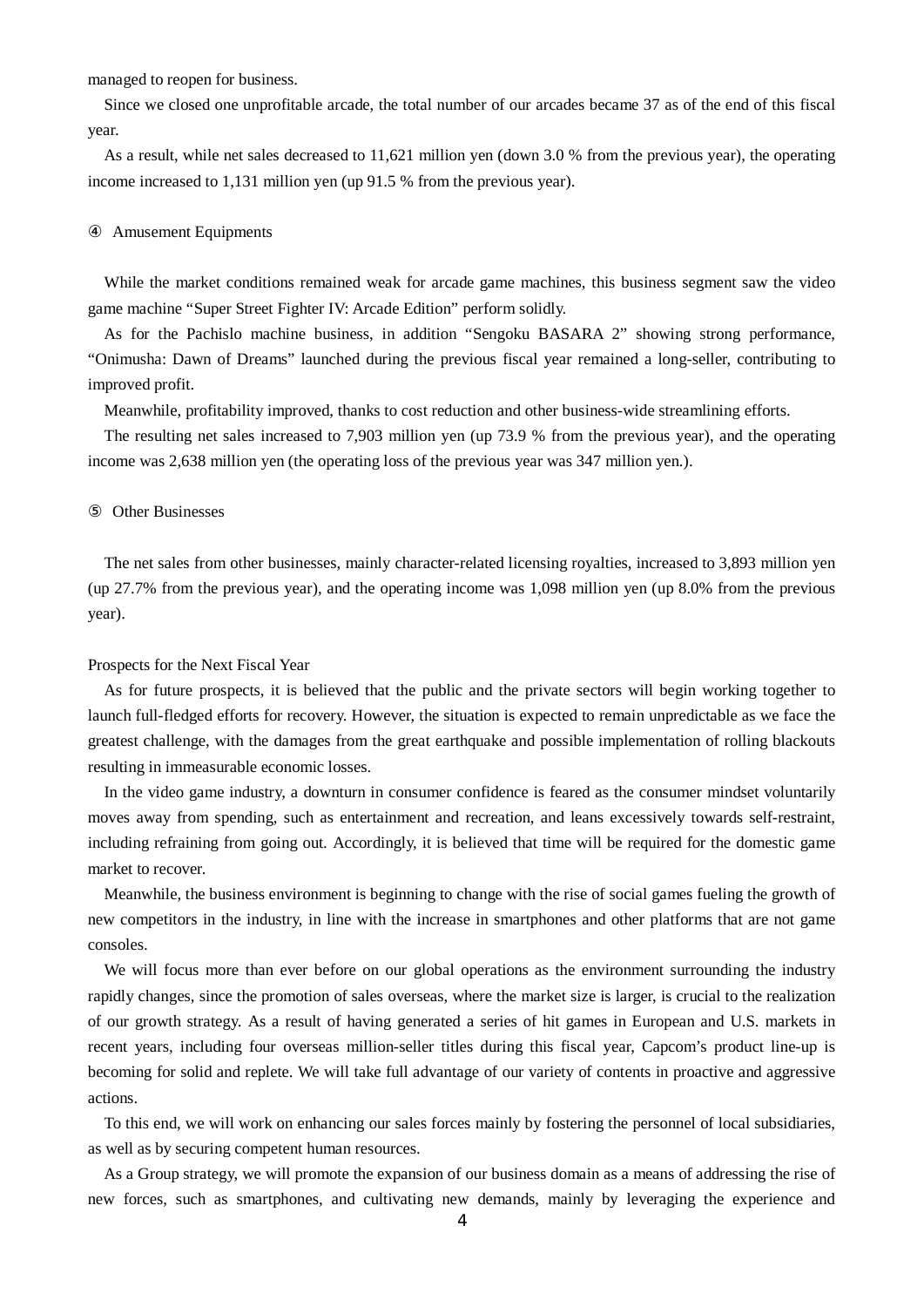know-how acquired through the development, sale and marketing of games in making a full-scale entry into the social game business.

Meanwhile, we will aspire to achieve an early recovery of the arcade operations, which suffered damages from the great earthquake, by aggressively rebuilding the business based on the scrap-and-build concept with due consideration for changes in the market environment.

Considering the Great East Japan Earthquake to be a learning experience, Capcom will endeavor to prevent risks and ensure that appropriate corporate management functions are secured in the event of contingencies by further reinforcing the crisis management system, with the intent to minimize damages, losses and disrepute attributable to natural disasters such as earthquakes, accidents and other emergencies, should they occur, through the prompt implementation of appropriate measures.

#### (2) Analysis of the Consolidated Financial Position

Analysis of assets, liabilities and net assets

#### (Assets)

Total assets increased by 3,786 million yen from the previous fiscal year to 90,408 million yen. The primary increases were 5,145 million yen in Cash on hand and in banks and 5,411 million yen in Notes and accounts receivable, trade, and the primary decrease was 3,890 million yen in work-in-progress for game software.

#### (Liabilities)

Liabilities decreased by 264 million yen from the previous fiscal year to 32,400 million yen. The primary increases were 2,780 million yen in accrued income taxes, 2,188 million yen in notes and accounts payable, trade and 1,160 million yen in accrued bonuses, and the primary decrease was 9500 million yen in short-term borrowings.

#### (Net assets)

Net assets increased by 4,050 million yen from the previous fiscal year to 58,007 million yen. The primary increase was 7,750 million yen in net income for the current fiscal year, and the primary decreases were 2,068 million yen in cash dividends and 1,553 million yen in cumulative translation adjustments (for the foreign currency translation of the net assets of consolidated overseas subsidiaries).

#### Analysis of cash flow

Cash and cash equivalents increased by 5,196 million yen from the previous fiscal year to 35,011 million yen. Cash flow positions of each activity and their factors are described below.

#### (Cash flows from operating activities)

Net cash gained from operating activities increased to 22,392 million yen (14,320 million yen in the previous year). Some of the main contributors to the increase were the following: 10,807 million yen in net income before income taxes (1,124 million yen in the previous year); 3,186 million yen in increase in other current liabilities (decreased by 1,296 million in the previous year); 3,315 million yen in depreciation and amortization (3,368 million yen in the previous year); 3,246 million yen in decrease in work-in-progress for game software (increased by 5,545 million in the previous year); 2,264 million yen in increase in accounts payable, trade (decreased by 5,952 million in the previous year); 1,180 million yen in increase in accrued bonuses (decreased by 755 million in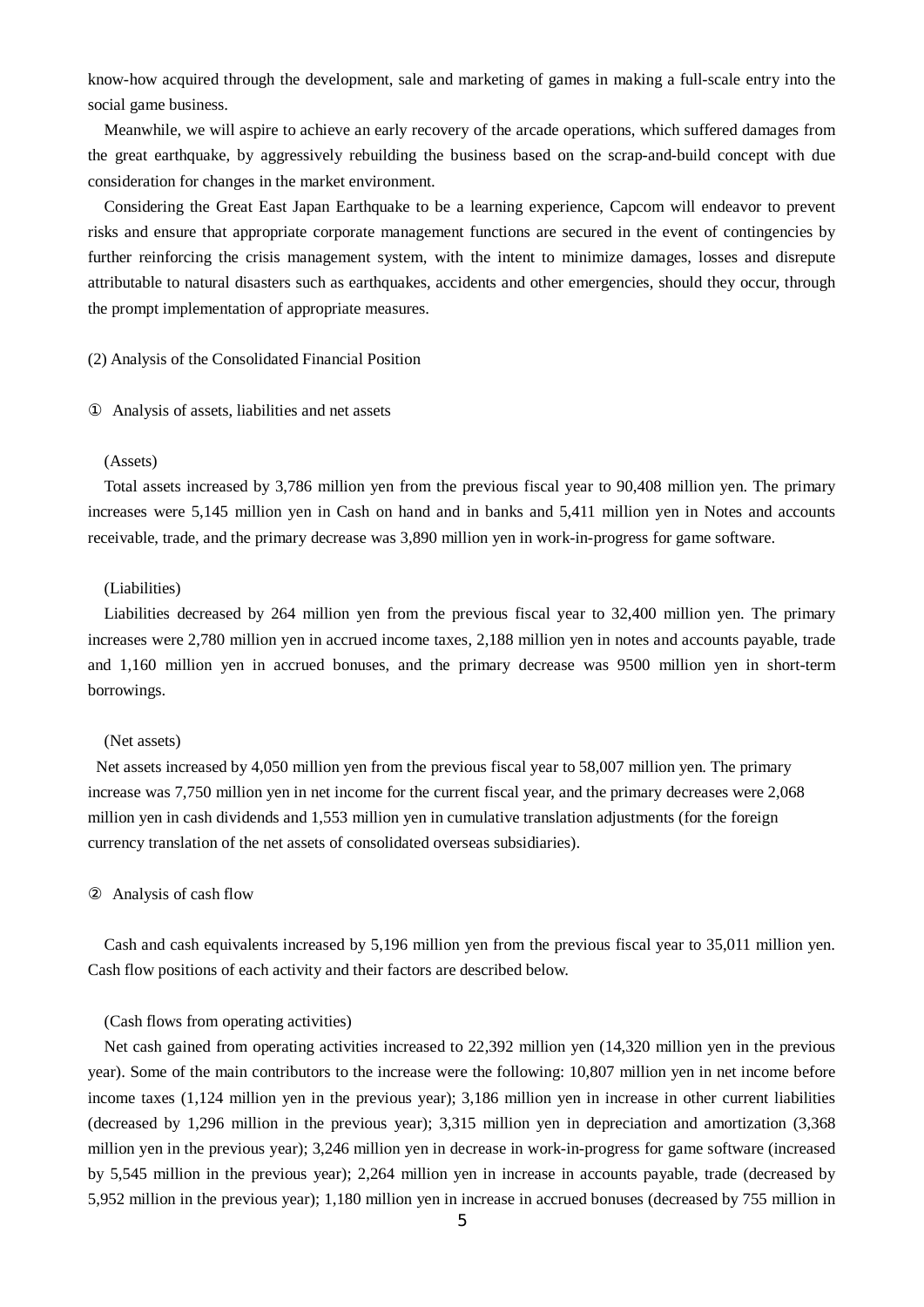the previous year). The decrease is attributable mainly to 5,531 million yen in increase in accounts receivable, trade (decreased by 20,897 million in the previous year).

#### (Cash flows from investing activities)

Net cash spent for investing activities increased to 2,046 million yen (1,618 million yen in the previous year). Some of the main contributors to the increase were the following: 1,734 million yen in payment for acquisitions of tangible fixed assets (1,693 million yen in the previous year); 482 million yen in purchase of investment of subsidiaries; 429 million yen in payment for acquisitions of intangible fixed assets (289 million yen in the previous year). The decrease was attributable mainly to 290 million yen in proceeds from sale of investments in securities.

(Cash flows from financing activities)

Net cash spent for financing activities increased to 12,919 million yen (10,747 million yen in the previous year). This increase was mainly attributable to the following: 12,500 million yen in repayment of short-term borrowings (2,555 million yen in the previous year); 2,064 million yen in dividends paid by parent company (1,829 million yen in the previous year). The decrease was attributable mainly to 3,000 million yen in proceeds from long-term borrowings.

> Year ended March 2011

Year ended March 2007 Year ended March 2008 Year ended March 2009 Year ended March 2010 Shareholders' equity ratio to total assets 49.3 | 57.3 | 55.9 | 62.3 | 64.2 Shareholders' equity ratio to total assets based on fair market value 104.4 | 221.2 | 101.5 | 120.5 | 103.9

(Reference) Trends of Cash Flow Indicators

Debt amortization ratio to cash flows

Interest coverage

ratio

Shareholders' equity ratio to total assets : Shareholders' equity / Total assets

Shareholders' equity ratio to total assets based on fair market value : Total of the capital stock at market price / Total assets

28.6 | 46.8 | - | 122.7 | 32.8

237.3 | 103.7 | - | 86.9 | 155.8

Debt amortization ratio to cash flows : Interest-bearing debt / Cash flows from operating activities

Interest coverage ratio : Cash flows from operating activities / Interest payments

- (Note 1) Total market value of shares is calculated based on the number of shares as of the end of thefiscal year excluding treasury stock.
- (Note 2) The interest-bearing debt refers to the debts posted in theconsolidated balance sheets for which we are paying interests.
- (Note 3) As the cash flows from operating activities fell into red in fiscal year ended March 2009, we have omitted debt amortization ratio to cash flows from operating activities and interest coverage ratio.

(3) Basic policy for profit distribution and dividend for the current and next fiscal year

Capcom considers returning profits to the shareholders be one of the most important management issues. Its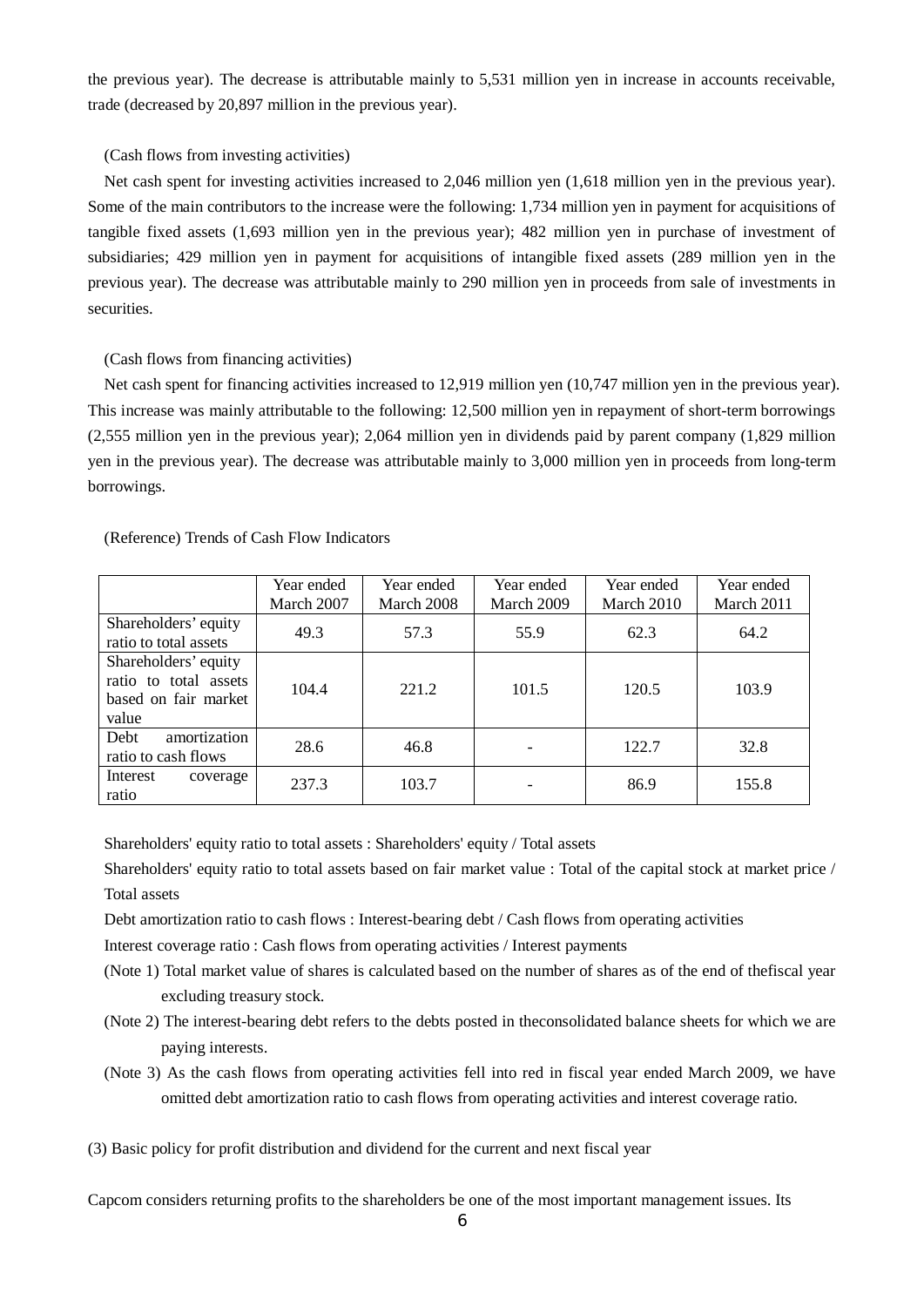fundamental dividend policy is to provide a stable and continued dividend to the shareholders, taking into account the future business development and changes in operating circumstances.

Capcom plans to pay a year-end dividend for the current fiscal year be 25 yen per share. The annual dividend for the current fiscal year is 40 yen per share, since are paid an ordinary dividend 15 yen per share as an interim dividend. We plans to pay the annual dividend for the next fiscal year of 40 yen per share based on business forecasts. Capcom plans to pay interim dividend of 15 yen per share.

2. Business Policy

There is no significant change in business policy from the Mid-Term Financial Results ended September 30, 2008 disclosed on November 8, 2007. Therefore it is omitted to describe this item.

It is available through following URL:

Capcom Corporate Web http://www.capcom.co.jp/ir/english/data/result\_2008.html Tokyo Stock Exchange http://www.tse.or.jp/listing/ocompanysearch/index.html (Japanese)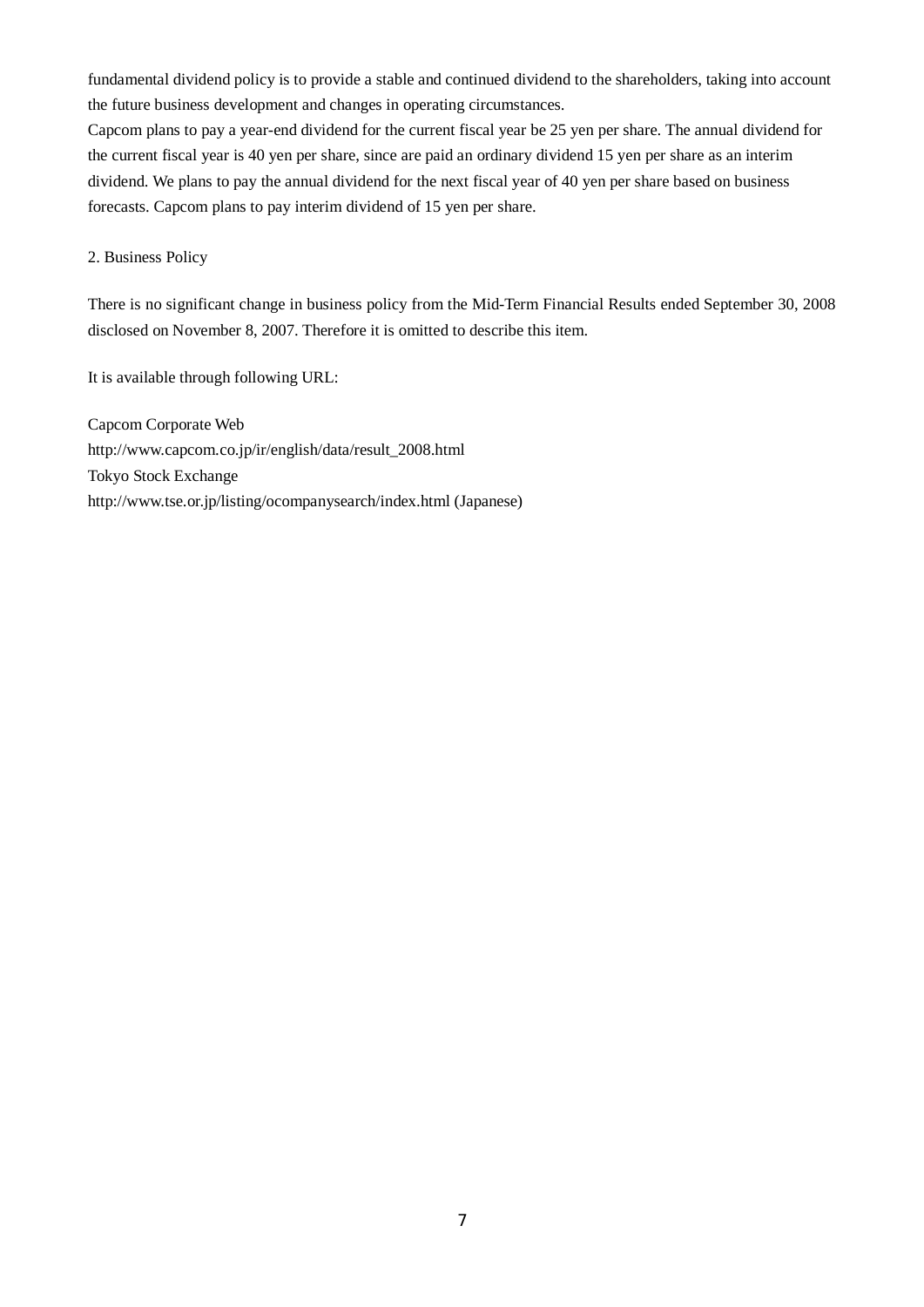# 2 Summary of consolidated financial statements

(1) Consolidated balance sheets

|                                                        |                                                | (Unit: Millions of yen)                       |
|--------------------------------------------------------|------------------------------------------------|-----------------------------------------------|
|                                                        | Previous fiscal year<br>(as of March 31, 2010) | Current fiscal year<br>(as of March 31, 2011) |
| Assets                                                 |                                                |                                               |
| Current assets                                         |                                                |                                               |
| Cash on hand and in banks                              | 29,865                                         | 35,011                                        |
| Notes and accounts receivable, trade                   | 6,288                                          | 11,700                                        |
| Merchandise and finished goods                         | 849                                            | 849                                           |
| Work-in-progress                                       | 183                                            | 340                                           |
| Raw materials and supplies                             | 1,698                                          | 1,075                                         |
| Work-in-progress for game software                     | 14,333                                         | 10,443                                        |
| Deferred tax assets                                    | 3,204                                          | 5,210                                         |
| Other                                                  | 4,927                                          | 2,582                                         |
| Allowance for doubtful accounts                        | (48)                                           | (37)                                          |
| Total current assets                                   | 61,303                                         | 67,176                                        |
| Fixed assets                                           |                                                |                                               |
| Tangible fixed assets, net of accumulated depreciation |                                                |                                               |
| Buildings and structures, net                          | 5,259                                          | 5,455                                         |
| Machinery and vehicles, net                            | 43                                             | 28                                            |
| Tools, fixtures and furniture, net                     | 823                                            | 894                                           |
| Rental equipment, net                                  | 13                                             | $\Omega$                                      |
| Equipment for amusement facilities, net                | 2,251                                          | 1,815                                         |
| Land                                                   | 4,386                                          | 4,408                                         |
| Leased as sets                                         | 965                                            | 924                                           |
| Construction-in-progress                               | 305                                            | 5                                             |
| Total intangible fixed assets                          | 14,049                                         | 13,532                                        |
| Intangible fixed assets                                |                                                |                                               |
| Goodwill                                               | 179                                            | 412                                           |
| Other                                                  | 3,048                                          | 2,658                                         |
| Total intangible fixed assets                          | 3,227                                          | 3,071                                         |
| Investments and other assets                           |                                                |                                               |
| Investments in securities                              | 957                                            | 390                                           |
| Long-term loans receivable                             | 0                                              |                                               |
| Deferred tax assets                                    | 1,339                                          | 1,150                                         |
| Claim in bankruptcy and reorganization                 | 909                                            | 922                                           |
| Lease deposits                                         | 5,266                                          | 4,741                                         |
| Other                                                  | 586                                            | 392                                           |
| Allowance for doubtful accounts                        | (1,019)                                        | (968)                                         |
| Total investments and other assets                     | 8,040                                          | 6,628                                         |
| Total fixed assets                                     | 25,318                                         | 23,232                                        |
| Total assets                                           | 86,621                                         | 90,408                                        |
|                                                        |                                                |                                               |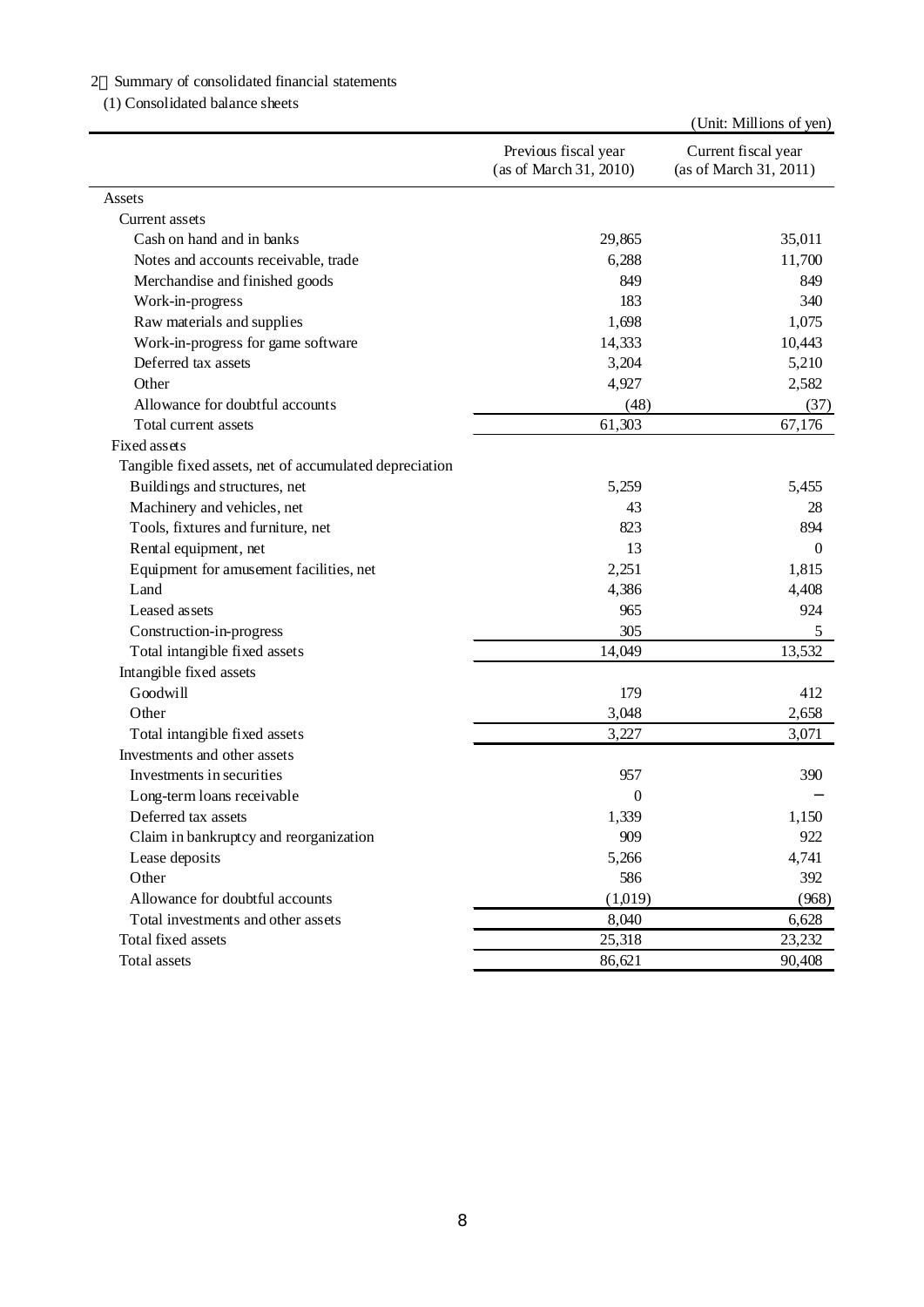|                                               |                                                | (Unit: Millions of yen)                       |
|-----------------------------------------------|------------------------------------------------|-----------------------------------------------|
|                                               | Previous fiscal year<br>(as of March 31, 2010) | Current fiscal year<br>(as of March 31, 2011) |
| Liabilities                                   |                                                |                                               |
| <b>Current liabilities</b>                    |                                                |                                               |
| Notes and accounts payable, trade             | 3,477                                          | 5,665                                         |
| Short-term borrowings                         | 13,211                                         | 3,711                                         |
| Lease obligations                             | 578                                            | 507                                           |
| Accrued income taxes                          | 663                                            | 3,443                                         |
| Deferred tax liabilities                      | 58                                             | 30                                            |
| Accrued bonuses                               | 1,318                                          | 2,478                                         |
| Allowance for sales returns                   | 90                                             | 130                                           |
| Other                                         | 5,814                                          | 8,982                                         |
| Total current liabilities                     | 25,211                                         | 24,950                                        |
| Long-term liabilities                         |                                                |                                               |
| Long-term borrowings                          | 4,355                                          | 3.644                                         |
| Lease obligations                             | 459                                            | 461                                           |
| Deferred tax liabilities                      | 4                                              | 232                                           |
| Accrued retirement benefits for employees     | 1,388                                          | 1,383                                         |
| Asset retirement obligations                  |                                                | 340                                           |
| Other                                         | 1,244                                          | 1,387                                         |
| Total long-term liabilities                   | 7,453                                          | 7,450                                         |
| Total liabilities                             | 32,665                                         | 32,400                                        |
| Net assets                                    |                                                |                                               |
| Shareholders' equity                          |                                                |                                               |
| Common stock                                  | 33,239                                         | 33,239                                        |
| Capital surplus                               | 21,328                                         | 21,328                                        |
| Retained earnings                             | 17,262                                         | 22,945                                        |
| Treasury stock                                | (13, 141)                                      | (13, 143)                                     |
| Total shareholders' equity                    | 58,689                                         | 64,370                                        |
| Accumulated other comprehensive income        |                                                |                                               |
| Net unrealized gain on securities, net of tax | 19                                             | (56)                                          |
| Cumulative translation adjustments            | (4,752)                                        | (6,305)                                       |
| Total accumulated other comprehensive income  | (4, 732)                                       | (6,362)                                       |
| Total net assets                              | 53,956                                         | 58,007                                        |
| Total liabilities and net assets              | 86,621                                         | 90,408                                        |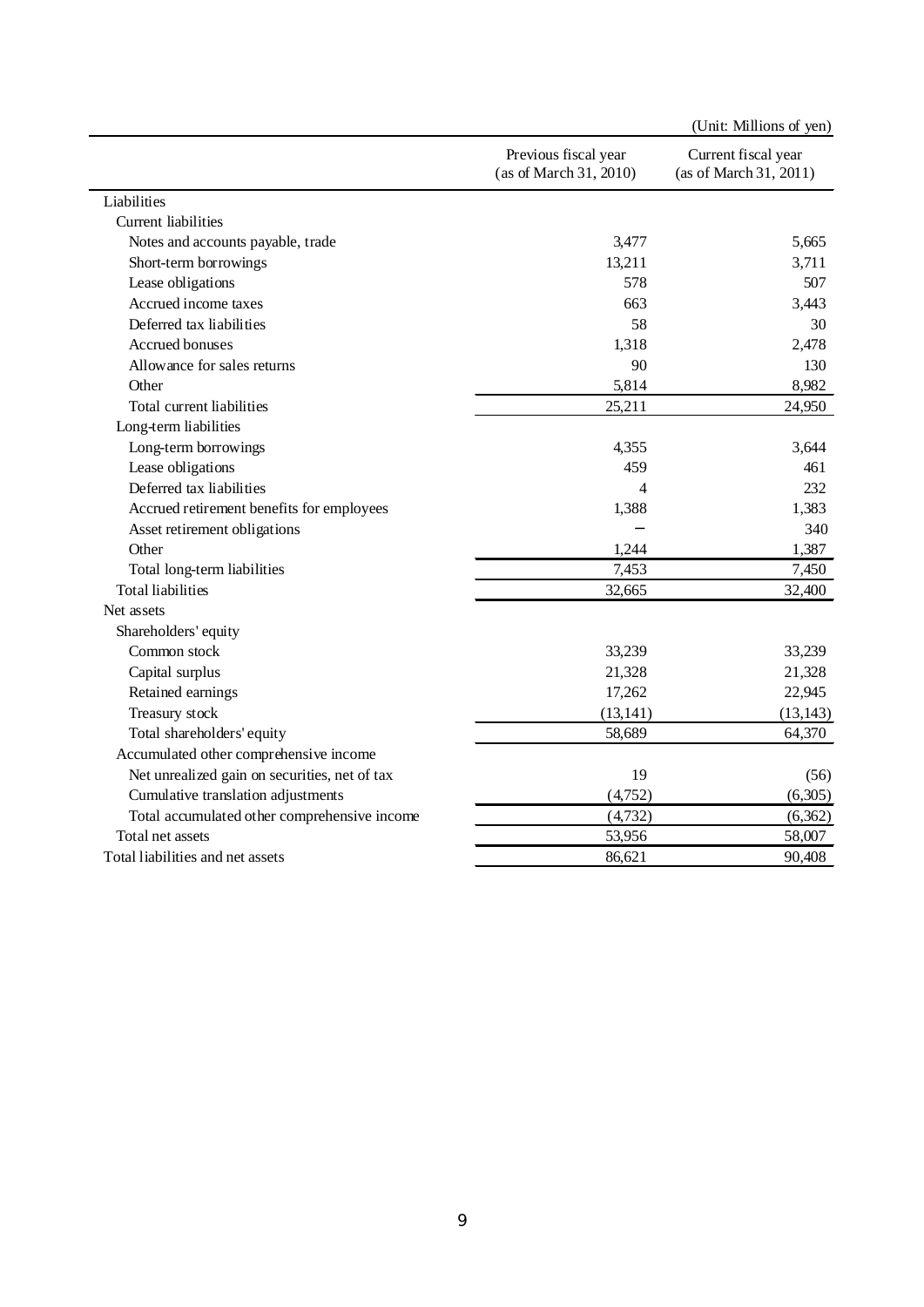# (2) Consolidated statements of income and comprehensive income

Consolidated statements of income

|                                                                                           | Previous fiscal year<br>from April 1, 2009<br>to March 31, 2010 | (Unit: Millions of yen)<br>Current fiscal year<br>from April 1, 2010<br>to March 31, 2011 |
|-------------------------------------------------------------------------------------------|-----------------------------------------------------------------|-------------------------------------------------------------------------------------------|
| Net sales                                                                                 | 66,837                                                          | 97,716                                                                                    |
| Cost of sales                                                                             | 42,339                                                          | 60,371                                                                                    |
| Gross profit                                                                              | 24,497                                                          | 37,344                                                                                    |
| Reversal of allowance for sales returns                                                   | 222                                                             |                                                                                           |
| Provision for allowance for sales returns                                                 |                                                                 | 40                                                                                        |
| Net gross profit                                                                          | 24,720                                                          | 37,304                                                                                    |
| Selling, general and administrative expenses                                              | 19,133                                                          | 23,009                                                                                    |
| Operating income                                                                          | 5,587                                                           | 14,295                                                                                    |
| Non-operating income                                                                      |                                                                 |                                                                                           |
| Interest income                                                                           | 411                                                             | 122                                                                                       |
| Dividend income                                                                           | 26                                                              | 19                                                                                        |
| Other                                                                                     | 193                                                             | 89                                                                                        |
| Total non-operating income                                                                | 631                                                             | 231                                                                                       |
| Non-operating expenses                                                                    |                                                                 |                                                                                           |
| Interest expense                                                                          | 165                                                             | 143                                                                                       |
| Exchange loss, net                                                                        | 171                                                             | 1,102                                                                                     |
| Provision for allowance of doubtful accounts                                              | 2                                                               |                                                                                           |
| Commission                                                                                | 119                                                             | 60                                                                                        |
| Loss on closing amusement facilities                                                      | 121                                                             |                                                                                           |
| Donations                                                                                 |                                                                 | 141                                                                                       |
| Other                                                                                     | 106                                                             | 217                                                                                       |
| Total non-operating expenses                                                              | 687                                                             | 1,664                                                                                     |
|                                                                                           | 5,530                                                           | 12,861                                                                                    |
| Ordinary income                                                                           |                                                                 |                                                                                           |
| Special gains                                                                             | 70                                                              | 38                                                                                        |
| Reversal of allowance for doubtful accounts                                               |                                                                 |                                                                                           |
| Reversal of accrued bonuses                                                               | 162                                                             |                                                                                           |
| Gain on sales of investments in securities                                                |                                                                 | 45                                                                                        |
| Gain on abolishment of retirement benefit plan                                            |                                                                 | 139                                                                                       |
| Other                                                                                     |                                                                 | 4                                                                                         |
| Total special gains                                                                       | 233                                                             | 226                                                                                       |
| Special losses                                                                            |                                                                 |                                                                                           |
| Loss on sales and/or disposal of fixed assets                                             | 76                                                              | 95                                                                                        |
| Loss on revaluation of investments in securities                                          | 5                                                               | 259                                                                                       |
| Loss on adjustment for changes of accounting standard for<br>asset retirement obligations |                                                                 | 204                                                                                       |
| Impairment loss                                                                           | 223                                                             | 149                                                                                       |
| Loss on settlement of litigation                                                          | 152                                                             |                                                                                           |
| Loss on restructuring                                                                     | 4,182                                                           | 1,453                                                                                     |
| Loss on disaster                                                                          |                                                                 | 105                                                                                       |
| Other                                                                                     |                                                                 | 13                                                                                        |
| Total special losses                                                                      | 4,639                                                           | 2,281                                                                                     |
| Net income before income taxes                                                            | 1,124                                                           | 10,807                                                                                    |
| Income taxes-current                                                                      | 1,299                                                           | 4,654                                                                                     |
| Income taxes-from previous fiscal year                                                    | (1,761)                                                         |                                                                                           |
| Income taxes-deferred                                                                     | (582)                                                           | (1, 598)                                                                                  |
| Total income taxes                                                                        | (1,043)                                                         | 3,056                                                                                     |
| Net income before minority interests in gain or loss                                      |                                                                 | 7,750                                                                                     |
| Net income                                                                                | 2,167                                                           | 7,750                                                                                     |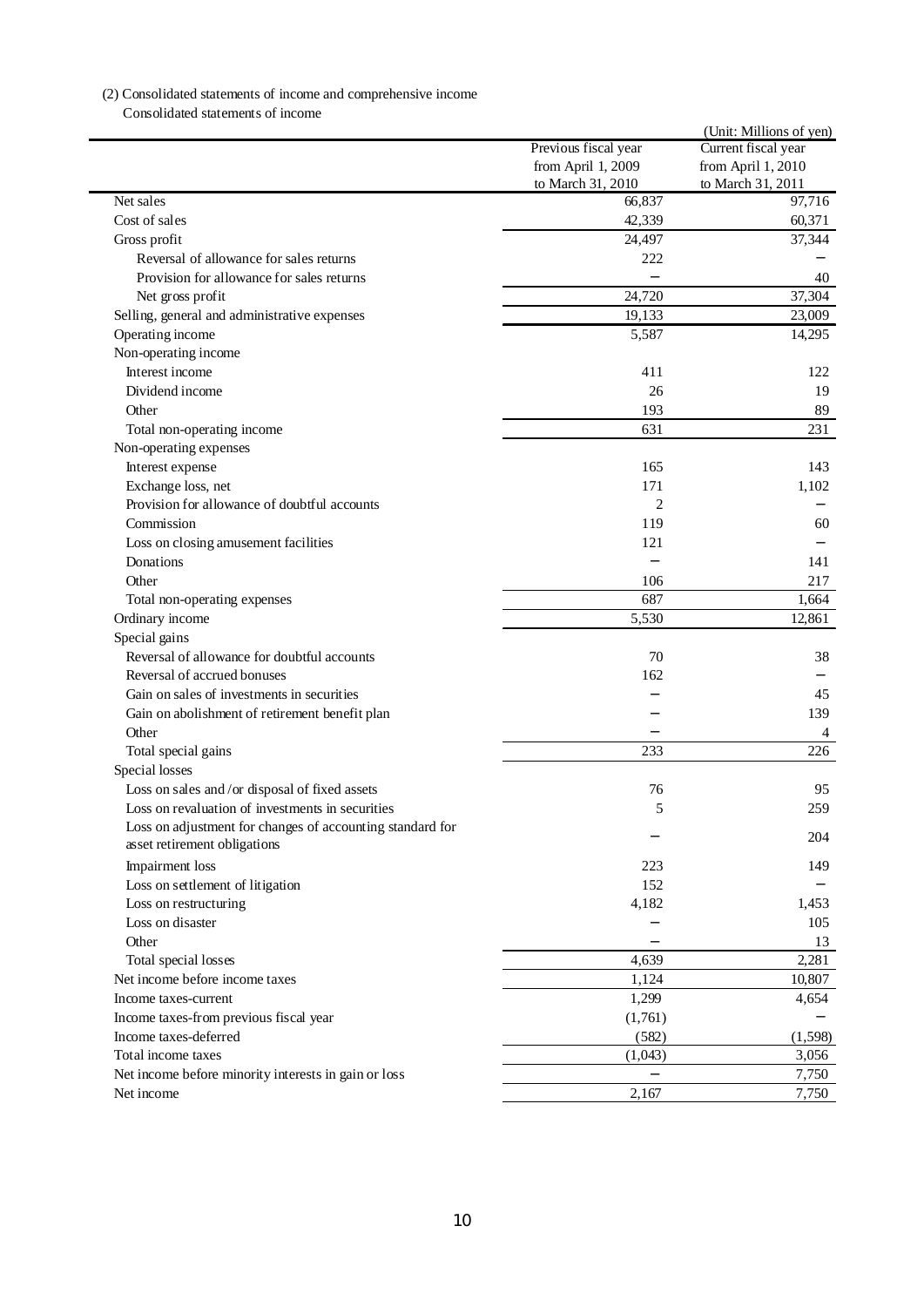Consolidated statements of comprehensive income

| <u>onoonaaloo olafentaho ol eomprehematte meomie</u> |                      |                         |
|------------------------------------------------------|----------------------|-------------------------|
|                                                      |                      | (Unit: Millions of yen) |
|                                                      | Previous fiscal year | Current fiscal year     |
|                                                      | from April $1,2009$  | from April $1,2010$     |
|                                                      | to March 31, 2010    | to March 31, 2011       |
| Income before minority interests                     |                      | 7,750                   |
| Other comprehensive income                           |                      |                         |
| Net unrealized gain on securities, net of tax        |                      | (76)                    |
| Cumulative translation adjustments                   |                      | (1, 553)                |
| Total other comprehensive income                     |                      | (1,629)                 |
| Comprehensive income                                 |                      | 6,121                   |
| Comprehensive income attributable to:                |                      |                         |
| Parent company                                       |                      | 6,121                   |
| Minority interests                                   |                      |                         |
|                                                      |                      |                         |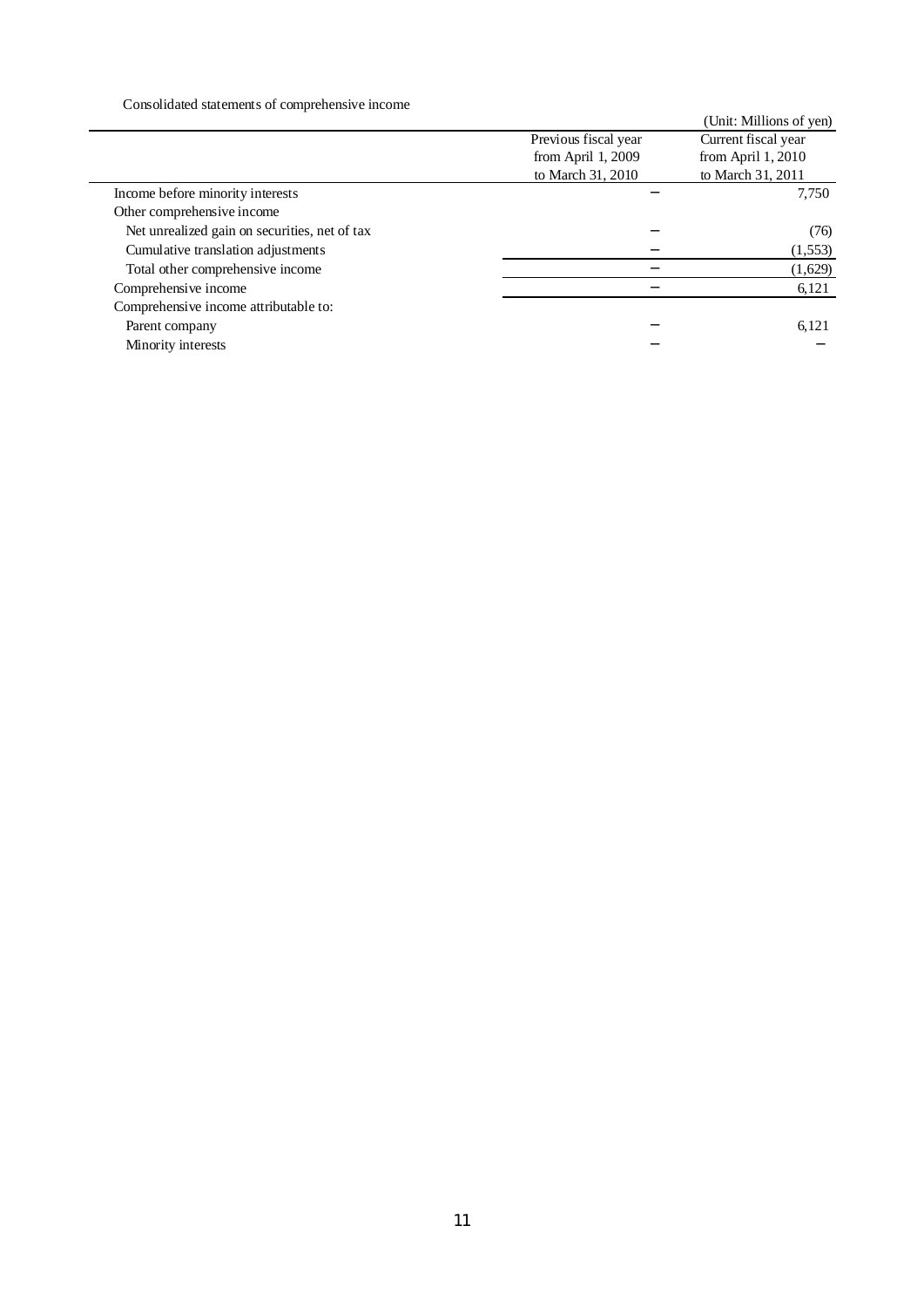# (3) Consolidated statements of changes in net assets

| Previous fiscal year<br>from April 1, 2009                         |                | Current fiscal year<br>from April 1, 2010 |
|--------------------------------------------------------------------|----------------|-------------------------------------------|
|                                                                    |                |                                           |
|                                                                    |                |                                           |
| to March 31, 2010                                                  |                | to March 31, 2011                         |
| Shareholders' equity                                               |                |                                           |
| Common stock                                                       |                |                                           |
| Opening balance                                                    | 33,039         | 33,239                                    |
| Changes of items during the fiscal year                            |                |                                           |
| Issuance of new stocks                                             | 200            |                                           |
| Total changes of items during the fiscal year                      | 200            |                                           |
| Ending balance                                                     | 33,239         | 33,239                                    |
| Capital surplus                                                    |                |                                           |
| Opening balance                                                    | 21,129         | 21,328                                    |
| Changes of items during the fiscal year                            |                |                                           |
| Issuance of new stocks                                             | 199            |                                           |
| Disposition of treasury stock                                      | 0              | (0)                                       |
| Total changes of items during the fiscal year                      | 199            | (0)                                       |
| Ending balance                                                     | 21,328         | 21,328                                    |
| Retained earnings                                                  |                |                                           |
| Opening balance                                                    | 17,000         | 17,262                                    |
| Decrease by change in accounting policies for foreign subsidiaries | (74)           |                                           |
| Changes of items during the fiscal year                            |                |                                           |
| Cash dividends                                                     | (1, 831)       | (2,068)                                   |
| Net income                                                         | 2,167          | 7,750                                     |
| Total changes of items during the fiscal year                      | 336            | 5,682                                     |
| Ending balance                                                     | 17,262         | 22,945                                    |
| Treasury stock                                                     |                |                                           |
| Opening balance                                                    | (8,015)        | (13, 141)                                 |
| Changes of items during the fiscal year                            |                |                                           |
| Repurchase of treasury stock                                       | (5, 125)       | (2)                                       |
| Disposition of treasury stock                                      | $\Omega$       | $\mathbf{0}$                              |
| Total changes of items during the fiscal year                      | (5, 125)       | (2)                                       |
| Ending balance                                                     | (13, 141)      | (13, 143)                                 |
| Total shareholders' equity                                         |                |                                           |
| Opening balance                                                    | 63,152         | 58,689                                    |
| Decrease by change in accounting policies for foreign subsidiaries | (74)           |                                           |
| Changes of items during the fiscal year                            |                |                                           |
| Issuance of new stocks                                             | 400            |                                           |
| Cash dividends                                                     | (1, 831)       | (2,068)                                   |
| Net income                                                         | 2,167          | 7,750                                     |
| Repurchase of treasury stock                                       | (5, 125)       | (2)                                       |
| Disposition of treasury stock                                      | $\overline{0}$ | $\overline{0}$                            |
| Total changes of items during the fiscal year                      | (4, 389)       | 5,680                                     |
| Ending balance                                                     | 58,689         | 64,370                                    |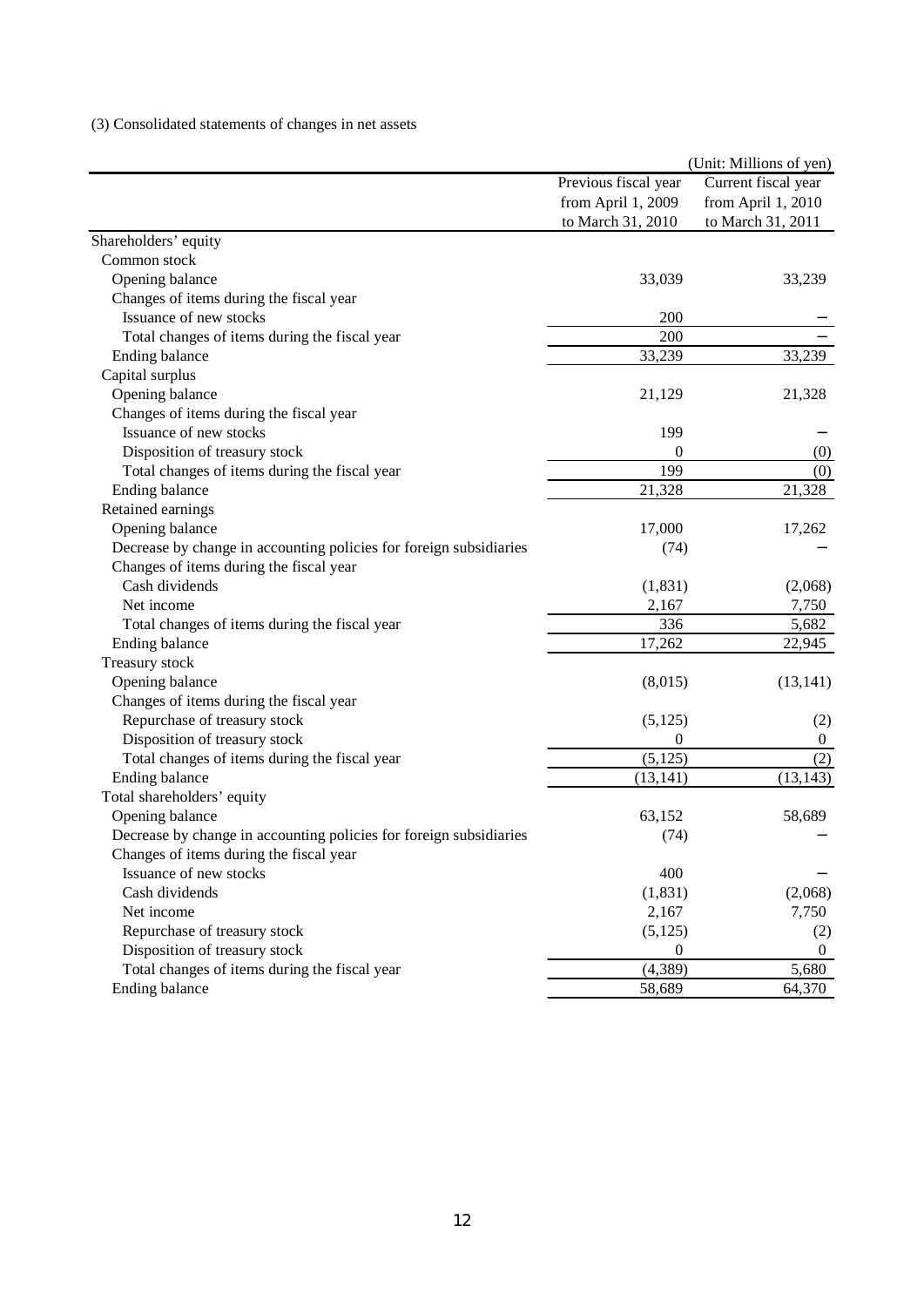| Previous fiscal year<br>Current fiscal year<br>from April 1, 2009<br>from April 1, 2010<br>to March 31, 2011<br>to March 31, 2010<br>Accumulated other comprehensive income<br>Net unrealized gain on securities, net of tax<br>Opening balance<br>(12)<br>19<br>Changes of items during the fiscal year<br>Net changes of items other than shareholders' equity, net<br>32<br>(76)<br>32<br>Total changes of items during the fiscal year<br>(76)<br>19<br>(56)<br>Ending balance<br>Cumulative translation adjustments<br>Opening balance<br>(3,790)<br>(4,752)<br>Changes of items during the fiscal year<br>Net changes of items other than shareholders' equity, net<br>(962)<br>(1, 553)<br>(962)<br>(1, 553)<br>Total changes of items during the fiscal year<br><b>Ending balance</b><br>(4,752)<br>(6,305)<br>Total accumulated other comprehensive income<br>Opening balance<br>(3,803)<br>(4, 732)<br>Changes of items during the fiscal year<br>Net changes of items other than shareholders' equity, net<br>(929)<br>(1,629)<br>(929)<br>Total changes of items during the fiscal year<br>(1,629)<br>Ending balance<br>(6, 362)<br>(4, 732)<br>Total net assets<br>59,349<br>53,956<br>Opening balance<br>Decrease by change in accounting policies for foreign subsidiaries<br>(74)<br>Changes of items during the fiscal year<br>Issuance of new stocks<br>400<br>Cash dividends<br>(2,068)<br>(1, 831)<br>7,750<br>Net income<br>2,167<br>Repurchase of treasury stock<br>(5, 125)<br>(2)<br>Disposition of treasury stock<br>$\Omega$<br>$\Omega$<br>Net changes of items other than shareholders' equity, net<br>(929)<br>(1,629)<br>(5,318)<br>Total changes of items during the fiscal year<br>4,050<br><b>Ending balance</b><br>58,007<br>53,956 |  | (Unit: Millions of yen) |
|-----------------------------------------------------------------------------------------------------------------------------------------------------------------------------------------------------------------------------------------------------------------------------------------------------------------------------------------------------------------------------------------------------------------------------------------------------------------------------------------------------------------------------------------------------------------------------------------------------------------------------------------------------------------------------------------------------------------------------------------------------------------------------------------------------------------------------------------------------------------------------------------------------------------------------------------------------------------------------------------------------------------------------------------------------------------------------------------------------------------------------------------------------------------------------------------------------------------------------------------------------------------------------------------------------------------------------------------------------------------------------------------------------------------------------------------------------------------------------------------------------------------------------------------------------------------------------------------------------------------------------------------------------------------------------------------------------------------------------------------------------------------------|--|-------------------------|
|                                                                                                                                                                                                                                                                                                                                                                                                                                                                                                                                                                                                                                                                                                                                                                                                                                                                                                                                                                                                                                                                                                                                                                                                                                                                                                                                                                                                                                                                                                                                                                                                                                                                                                                                                                       |  |                         |
|                                                                                                                                                                                                                                                                                                                                                                                                                                                                                                                                                                                                                                                                                                                                                                                                                                                                                                                                                                                                                                                                                                                                                                                                                                                                                                                                                                                                                                                                                                                                                                                                                                                                                                                                                                       |  |                         |
|                                                                                                                                                                                                                                                                                                                                                                                                                                                                                                                                                                                                                                                                                                                                                                                                                                                                                                                                                                                                                                                                                                                                                                                                                                                                                                                                                                                                                                                                                                                                                                                                                                                                                                                                                                       |  |                         |
|                                                                                                                                                                                                                                                                                                                                                                                                                                                                                                                                                                                                                                                                                                                                                                                                                                                                                                                                                                                                                                                                                                                                                                                                                                                                                                                                                                                                                                                                                                                                                                                                                                                                                                                                                                       |  |                         |
|                                                                                                                                                                                                                                                                                                                                                                                                                                                                                                                                                                                                                                                                                                                                                                                                                                                                                                                                                                                                                                                                                                                                                                                                                                                                                                                                                                                                                                                                                                                                                                                                                                                                                                                                                                       |  |                         |
|                                                                                                                                                                                                                                                                                                                                                                                                                                                                                                                                                                                                                                                                                                                                                                                                                                                                                                                                                                                                                                                                                                                                                                                                                                                                                                                                                                                                                                                                                                                                                                                                                                                                                                                                                                       |  |                         |
|                                                                                                                                                                                                                                                                                                                                                                                                                                                                                                                                                                                                                                                                                                                                                                                                                                                                                                                                                                                                                                                                                                                                                                                                                                                                                                                                                                                                                                                                                                                                                                                                                                                                                                                                                                       |  |                         |
|                                                                                                                                                                                                                                                                                                                                                                                                                                                                                                                                                                                                                                                                                                                                                                                                                                                                                                                                                                                                                                                                                                                                                                                                                                                                                                                                                                                                                                                                                                                                                                                                                                                                                                                                                                       |  |                         |
|                                                                                                                                                                                                                                                                                                                                                                                                                                                                                                                                                                                                                                                                                                                                                                                                                                                                                                                                                                                                                                                                                                                                                                                                                                                                                                                                                                                                                                                                                                                                                                                                                                                                                                                                                                       |  |                         |
|                                                                                                                                                                                                                                                                                                                                                                                                                                                                                                                                                                                                                                                                                                                                                                                                                                                                                                                                                                                                                                                                                                                                                                                                                                                                                                                                                                                                                                                                                                                                                                                                                                                                                                                                                                       |  |                         |
|                                                                                                                                                                                                                                                                                                                                                                                                                                                                                                                                                                                                                                                                                                                                                                                                                                                                                                                                                                                                                                                                                                                                                                                                                                                                                                                                                                                                                                                                                                                                                                                                                                                                                                                                                                       |  |                         |
|                                                                                                                                                                                                                                                                                                                                                                                                                                                                                                                                                                                                                                                                                                                                                                                                                                                                                                                                                                                                                                                                                                                                                                                                                                                                                                                                                                                                                                                                                                                                                                                                                                                                                                                                                                       |  |                         |
|                                                                                                                                                                                                                                                                                                                                                                                                                                                                                                                                                                                                                                                                                                                                                                                                                                                                                                                                                                                                                                                                                                                                                                                                                                                                                                                                                                                                                                                                                                                                                                                                                                                                                                                                                                       |  |                         |
|                                                                                                                                                                                                                                                                                                                                                                                                                                                                                                                                                                                                                                                                                                                                                                                                                                                                                                                                                                                                                                                                                                                                                                                                                                                                                                                                                                                                                                                                                                                                                                                                                                                                                                                                                                       |  |                         |
|                                                                                                                                                                                                                                                                                                                                                                                                                                                                                                                                                                                                                                                                                                                                                                                                                                                                                                                                                                                                                                                                                                                                                                                                                                                                                                                                                                                                                                                                                                                                                                                                                                                                                                                                                                       |  |                         |
|                                                                                                                                                                                                                                                                                                                                                                                                                                                                                                                                                                                                                                                                                                                                                                                                                                                                                                                                                                                                                                                                                                                                                                                                                                                                                                                                                                                                                                                                                                                                                                                                                                                                                                                                                                       |  |                         |
|                                                                                                                                                                                                                                                                                                                                                                                                                                                                                                                                                                                                                                                                                                                                                                                                                                                                                                                                                                                                                                                                                                                                                                                                                                                                                                                                                                                                                                                                                                                                                                                                                                                                                                                                                                       |  |                         |
|                                                                                                                                                                                                                                                                                                                                                                                                                                                                                                                                                                                                                                                                                                                                                                                                                                                                                                                                                                                                                                                                                                                                                                                                                                                                                                                                                                                                                                                                                                                                                                                                                                                                                                                                                                       |  |                         |
|                                                                                                                                                                                                                                                                                                                                                                                                                                                                                                                                                                                                                                                                                                                                                                                                                                                                                                                                                                                                                                                                                                                                                                                                                                                                                                                                                                                                                                                                                                                                                                                                                                                                                                                                                                       |  |                         |
|                                                                                                                                                                                                                                                                                                                                                                                                                                                                                                                                                                                                                                                                                                                                                                                                                                                                                                                                                                                                                                                                                                                                                                                                                                                                                                                                                                                                                                                                                                                                                                                                                                                                                                                                                                       |  |                         |
|                                                                                                                                                                                                                                                                                                                                                                                                                                                                                                                                                                                                                                                                                                                                                                                                                                                                                                                                                                                                                                                                                                                                                                                                                                                                                                                                                                                                                                                                                                                                                                                                                                                                                                                                                                       |  |                         |
|                                                                                                                                                                                                                                                                                                                                                                                                                                                                                                                                                                                                                                                                                                                                                                                                                                                                                                                                                                                                                                                                                                                                                                                                                                                                                                                                                                                                                                                                                                                                                                                                                                                                                                                                                                       |  |                         |
|                                                                                                                                                                                                                                                                                                                                                                                                                                                                                                                                                                                                                                                                                                                                                                                                                                                                                                                                                                                                                                                                                                                                                                                                                                                                                                                                                                                                                                                                                                                                                                                                                                                                                                                                                                       |  |                         |
|                                                                                                                                                                                                                                                                                                                                                                                                                                                                                                                                                                                                                                                                                                                                                                                                                                                                                                                                                                                                                                                                                                                                                                                                                                                                                                                                                                                                                                                                                                                                                                                                                                                                                                                                                                       |  |                         |
|                                                                                                                                                                                                                                                                                                                                                                                                                                                                                                                                                                                                                                                                                                                                                                                                                                                                                                                                                                                                                                                                                                                                                                                                                                                                                                                                                                                                                                                                                                                                                                                                                                                                                                                                                                       |  |                         |
|                                                                                                                                                                                                                                                                                                                                                                                                                                                                                                                                                                                                                                                                                                                                                                                                                                                                                                                                                                                                                                                                                                                                                                                                                                                                                                                                                                                                                                                                                                                                                                                                                                                                                                                                                                       |  |                         |
|                                                                                                                                                                                                                                                                                                                                                                                                                                                                                                                                                                                                                                                                                                                                                                                                                                                                                                                                                                                                                                                                                                                                                                                                                                                                                                                                                                                                                                                                                                                                                                                                                                                                                                                                                                       |  |                         |
|                                                                                                                                                                                                                                                                                                                                                                                                                                                                                                                                                                                                                                                                                                                                                                                                                                                                                                                                                                                                                                                                                                                                                                                                                                                                                                                                                                                                                                                                                                                                                                                                                                                                                                                                                                       |  |                         |
|                                                                                                                                                                                                                                                                                                                                                                                                                                                                                                                                                                                                                                                                                                                                                                                                                                                                                                                                                                                                                                                                                                                                                                                                                                                                                                                                                                                                                                                                                                                                                                                                                                                                                                                                                                       |  |                         |
|                                                                                                                                                                                                                                                                                                                                                                                                                                                                                                                                                                                                                                                                                                                                                                                                                                                                                                                                                                                                                                                                                                                                                                                                                                                                                                                                                                                                                                                                                                                                                                                                                                                                                                                                                                       |  |                         |
|                                                                                                                                                                                                                                                                                                                                                                                                                                                                                                                                                                                                                                                                                                                                                                                                                                                                                                                                                                                                                                                                                                                                                                                                                                                                                                                                                                                                                                                                                                                                                                                                                                                                                                                                                                       |  |                         |
|                                                                                                                                                                                                                                                                                                                                                                                                                                                                                                                                                                                                                                                                                                                                                                                                                                                                                                                                                                                                                                                                                                                                                                                                                                                                                                                                                                                                                                                                                                                                                                                                                                                                                                                                                                       |  |                         |
|                                                                                                                                                                                                                                                                                                                                                                                                                                                                                                                                                                                                                                                                                                                                                                                                                                                                                                                                                                                                                                                                                                                                                                                                                                                                                                                                                                                                                                                                                                                                                                                                                                                                                                                                                                       |  |                         |
|                                                                                                                                                                                                                                                                                                                                                                                                                                                                                                                                                                                                                                                                                                                                                                                                                                                                                                                                                                                                                                                                                                                                                                                                                                                                                                                                                                                                                                                                                                                                                                                                                                                                                                                                                                       |  |                         |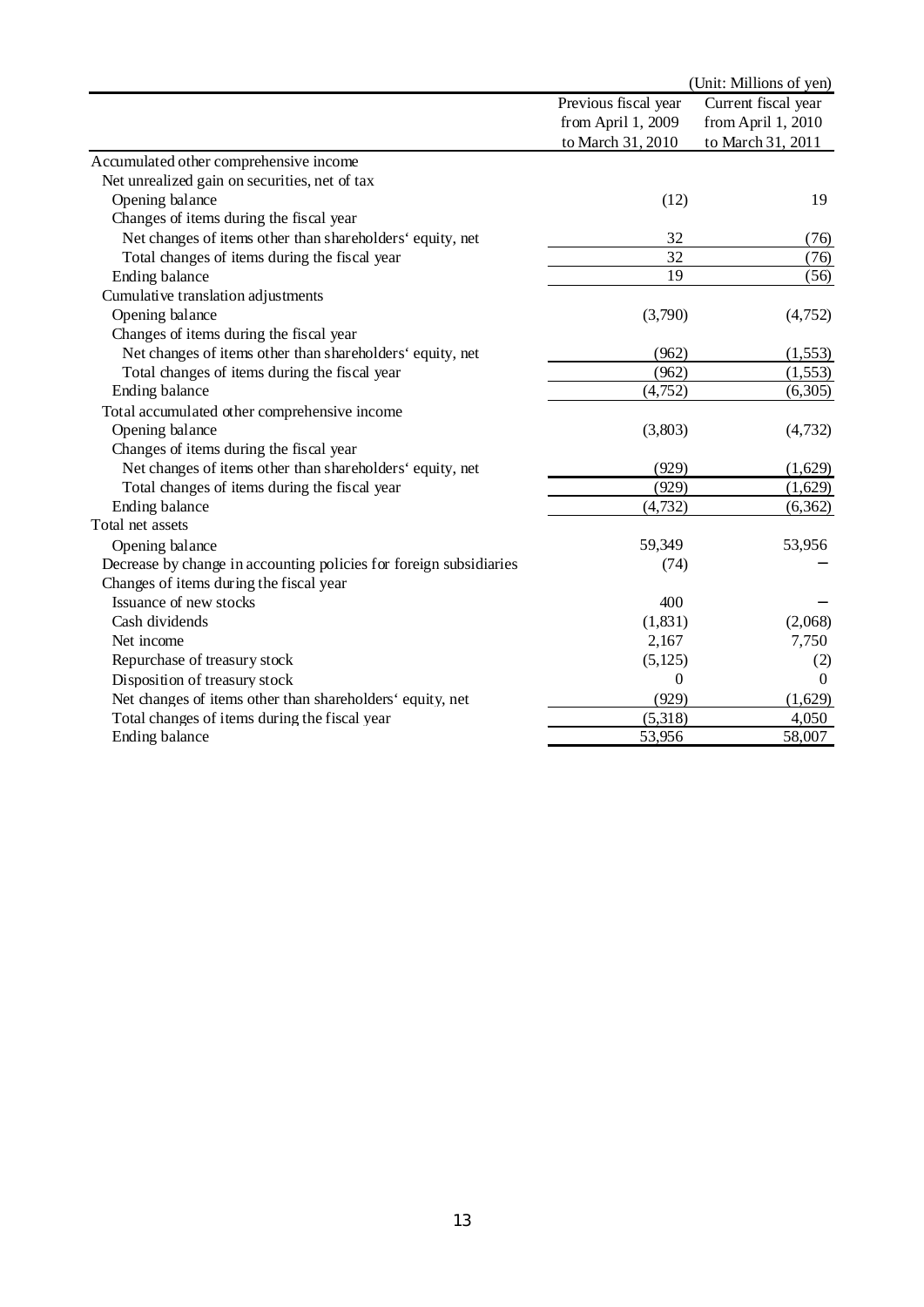## (4) Consolidated statements of cash flows

|                                                                  |                      | (Unit: Millions of yen) |
|------------------------------------------------------------------|----------------------|-------------------------|
|                                                                  | Previous fiscal year | Current fiscal year     |
|                                                                  | from April 1, 2009   | from April 1, 2010      |
|                                                                  | to March 31, 2010    | to March 31, 2011       |
| Cash flows from operating activities                             |                      |                         |
| Net income before income taxes                                   | 1,124                | 10,807                  |
| Depreciation and amortization                                    | 3,368                | 3,315                   |
| <b>Impairment</b> loss                                           | 223                  | 149                     |
| Amortization of goodwill                                         | 229                  | 239                     |
| Decrease in allowance for doubtful accounts                      | (351)                | (56)                    |
| Increase (decrease) in accrued bonuses                           | (755)                | 1,180                   |
| Increase (decrease) in allowance for sales returns               | (222)                | 40                      |
| Decrease (increase) in accrued retirement benefits for employees | 216                  | (4)                     |
| Decrease in accrued retirement benefits for directors            | (406)                |                         |
| Interest and dividend income                                     | (438)                | (142)                   |
| Interest expense                                                 | 165                  | 143                     |
| Exchange loss, net                                               | 162                  | 1,039                   |
| Loss on sales and/or disposal of fixed assets                    | 76                   | 95                      |
| Gain on sales of investment in securities                        |                      | (45)                    |
| Loss on revaluation of investments in securities                 | 5                    | 259                     |
| Loss on adjustment for changes of accounting standard for        |                      | 204                     |
| asset retirement obligations                                     |                      |                         |
| Loss on settlement of litigation                                 | 152                  |                         |
| Loss on restructuring                                            | 4,182                | 1,453                   |
| Loss on disaster                                                 |                      | 105                     |
| Increase (decrease) in accounts receivable, trade                | 20,897               | (5,531)                 |
| Decrease in inventories                                          | 1,095                | 409                     |
| Decrease (increase) in work-in-progress for game software        | (5,545)              | 3,246                   |
| Increase (decrease) in accounts payable, trade                   | (5,952)              | 2,264                   |
| Decrease (increase) in other current assets                      | (230)                | 57                      |
| Increase (decrease) in other current liabilities                 | (1,296)              | 3,186                   |
| Bonuses to directors                                             | (84)                 |                         |
| Other                                                            | 225                  | 913                     |
| Sub total<br>Interest and dividends received                     | 16,839<br>335        | 23,331                  |
|                                                                  |                      | 141<br>(144)            |
| Interest paid<br>Payment for settlement of litigation            | (167)                | (161)                   |
| Income taxes paid                                                | (2,687)              | (774)                   |
| Net cash provided by operating activities                        | 14,320               | 22.392                  |
| Cash flows from investing activities                             |                      |                         |
| Payment for acquisitions of tangible fixed assets                | (1,693)              | (1,734)                 |
| Proceeds from sales of tangible fixed assets                     | 0                    |                         |
| Payment for acquisitions of intangible fixed assets              | (289)                | (429)                   |
| Payment for purchase of investments in securities                | (12)                 | (12)                    |
| Proceeds from sales of investments in securities                 |                      | 290                     |
| Collection of loans receivable                                   | 44                   | 1                       |
| Purchase of investment of subsidiaries                           |                      | (482)                   |
| Payment for other investing activities                           | (225)                | (166)                   |
| Proceeds from other investing activities                         | 557                  | 485                     |
| Net cash used in investing activities                            | (1,618)              | (2,046)                 |
| Cash flows from financing activities                             |                      |                         |
| Repayments of short-term borrowings                              | (2, 555)             | (12,500)                |
| Proceeds from long-term borrowings                               |                      | 3,000                   |
| Repayments of long-term borrowings                               | (711)                | (711)                   |
| Repayments of lease obligations                                  | (525)                | (640)                   |
| Payment for repurchase of treasury stock                         | (5, 125)             | (2)                     |
| Proceeds from sales of treasury stock                            | $\theta$             | $\theta$                |
| Dividends paid by parent company                                 | (1,829)              | (2,064)                 |
| Net cash used in financing activities                            | (10, 747)            | (12.919)                |
| Effect of exchange rate changes on cash and cash equivalents     | (751)                | (2,230)                 |
| Net increase in cash and cash equivalents                        | 1,203                | 5,196                   |
| Cash and cash equivalents at beginning of year                   | 28,611               | 29,815                  |
| Cash and cash equivalents at end of year                         | 29,815               | 35,011                  |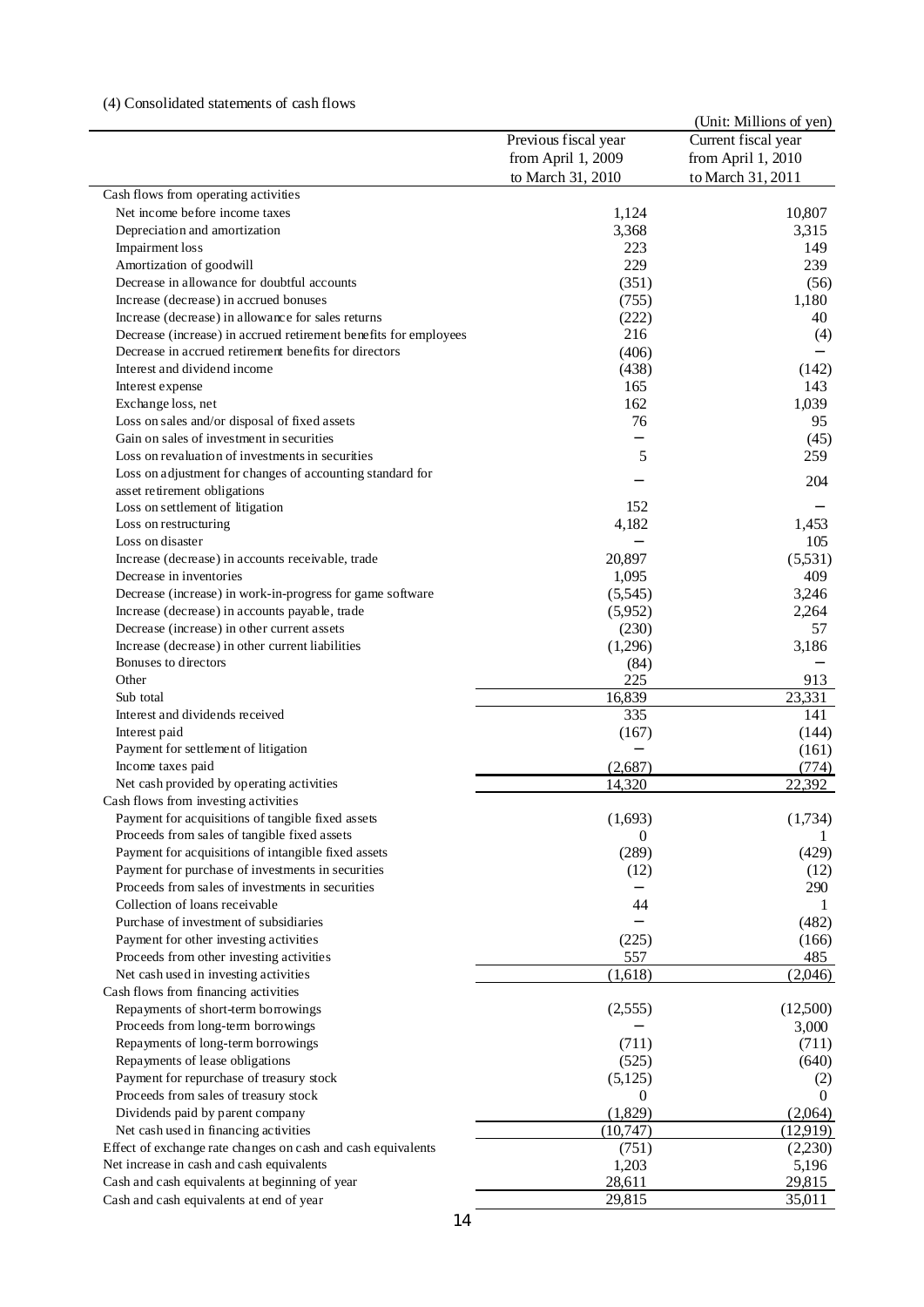- (5) Going concern assumptions: Not applicable
- (6) Segment Information
	- 1.Outline of business segment reported

The business segments the Company reports are the business units for which the Company is able to obtain individual financial information separately in order for the board of directors to conduct periodic investigation to determine distribution of management resources and evaluate their business performance.

The Company has several operational headquarters, which plan comprehensive business strategies in domestic and overseas markets for their products and services, and develops its business activities.

Therefore the Company's business segments reported are based on the products and services its operational headquarters deal in and are composed of the following 4 units; "Consumer online games", "Mobile contents", "Arcade operations" and "Amusement equipments".

"Consumer online games" develops and distributes video games for consumers.

"Mobile contents" develops mobile games to be distributed to mobile phone users.

"Arcade operations" operates amusement stores which install amusement equipments.

"Amusement equipments" manufactures arcade game machines etc. to be distributed to arcade operators.

2.Method of calculating sales and income (loss), identifiable assets, and other items by business segment reported The accounting procedure for the business segment reported is based on "Significant accounting policies" (disclosed in Japanese only).

Income by business segment reported is calculated based on operating income on the consolidated statement of income.

3.Information on sales and income (loss), identifiable assets, and other items by business segment reported Previous fiscal year (from April 1, 2009 to March 31, 2010)  $(\text{Unit: Millions of von})$ 

|                                                     |                          |                           |                      |                         |        |                   |        |                        | UIII. MIHIUIIS UI VUI          |
|-----------------------------------------------------|--------------------------|---------------------------|----------------------|-------------------------|--------|-------------------|--------|------------------------|--------------------------------|
|                                                     |                          | Business segment reported |                      |                         |        |                   |        |                        |                                |
|                                                     | Consumer<br>online games | Mobile<br>contents        | Arcade<br>operations | Amusement<br>equipments | Total  | Other<br>(Note 1) | Total  | Adjustment<br>(Note 2) | Consolidated<br>total (Note 3) |
| <b>Sales</b>                                        |                          |                           |                      |                         |        |                   |        |                        |                                |
| (1)<br>Customers<br>(2)<br>Inter-segment            | 43,702                   | 3,554                     | 11,985               | 4,545                   | 63,787 | 3,049             | 66,837 |                        | 66,837                         |
| Total                                               | 43,702                   | 3,554                     | 11,985               | 4,545                   | 63,787 | 3,049             | 66,837 |                        | 66,837                         |
| Operating income (loss)                             | 7,835                    | 745                       | 590                  | (347)                   | 8,824  | 1,016             | 9,841  | (4,253)                | 5,587                          |
| Identifiable assets                                 | 31,185                   | 1,161                     | 9,797                | 6,418                   | 48,563 | 2,294             | 50,857 | 35,764                 | 86,621                         |
| Other items                                         |                          |                           |                      |                         |        |                   |        |                        |                                |
| Depreciation and<br>amortization                    | 488                      | 134                       | 1,744                | 242                     | 2,610  | 249               | 2,859  | 509                    | 3,368                          |
| Increase in tangible and<br>intangible fixed assets | 508                      | 26                        | 800                  | 115                     | 1,451  | 284               | 1,736  | 469                    | 2,205                          |

(Note) 1. "Other" incorporates operations not included in business segments reported, including character contents business etc.

- 2. Adjustments are as follows.
	- (1) Adjustments of operating income (loss) (-4,253 million yen) include unallocated corporate operating expenses (-4,253 million yen). The corporate operating expenses mainly consist of administrative expenses.
	- (2) Adjustments of identifiable assets (35,764 million yen) include unallocated corporate identifiable assets (35,872 million yen).
	- (3) Adjustments of increase in tangible and intangible fixed assets (469 million yen) are capital investment by headquarters.

3. Operating income (loss) for segment is adjusted on operating income on the consolidated statements of income.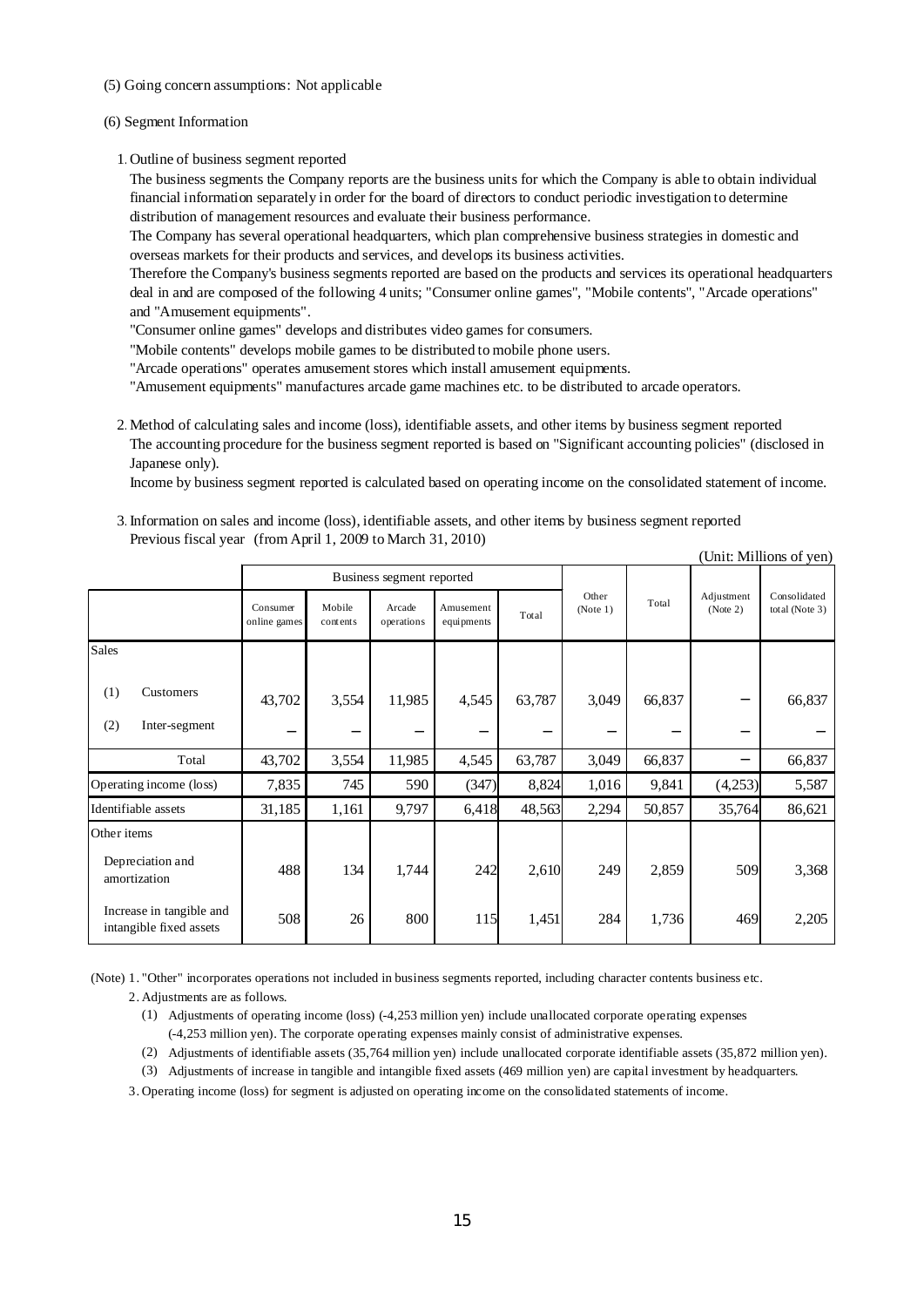Current fiscal year (from April 1, 2010 to March 31, 2011)

|                                                     |                          |                           |                      |                         |        |                   |        |                        | (Unit: Millions of yen)        |
|-----------------------------------------------------|--------------------------|---------------------------|----------------------|-------------------------|--------|-------------------|--------|------------------------|--------------------------------|
|                                                     |                          | Business segment reported |                      |                         |        |                   |        |                        |                                |
|                                                     | Consumer<br>online games | Mobile<br>contents        | Arcade<br>operations | Amusement<br>equipments | Total  | Other<br>(Note 1) | Total  | Adjustment<br>(Note 2) | Consolidated<br>total (Note 3) |
| <b>Sales</b>                                        |                          |                           |                      |                         |        |                   |        |                        |                                |
| (1)<br>Customers<br>(2)<br>Inter-segment            | 70,269                   | 4,028                     | 11,621               | 7,903                   | 93,823 | 3,893             | 97,716 |                        | 97,716                         |
| Total                                               | 70,269                   | 4,028                     | 11,621               | 7,903                   | 93,823 | 3,893             | 97,716 |                        | 97,716                         |
| Operating income                                    | 12,499                   | 1,366                     | 1,131                | 2,638                   | 17,636 | 1,098             | 18,734 | (4, 439)               | 14,295                         |
| Identifiable assets                                 | 30,038                   | 1,936                     | 8,668                | 9,136                   | 49,779 | 2,767             | 52,547 | 37,861                 | 90,408                         |
| Other items                                         |                          |                           |                      |                         |        |                   |        |                        |                                |
| Depreciation and<br>amortization                    | 591                      | 52                        | 1,708                | 127                     | 2,480  | 263               | 2,743  | 571                    | 3,315                          |
| Increase in tangible and<br>intangible fixed assets | 1,404                    | 86                        | 926                  | 171                     | 2,588  | 115               | 2,703  | 54                     | 2,758                          |

(Note) 1. "Other" incorporates operations not included in business segments reported, including character contents business etc. 2. Adjustments are as follows.

- (1) Adjustments of operating income (-4,439 million yen) include unallocated corporate operating expenses (-4,439 million yen). The corporate operating expenses mainly consist of administrative expenses.
- (2) Adjustments of identifiable assets (37,861 million yen) include unallocated corporate identifiable assets (37,966 million yen).
- (3) Adjustments of increase in tangible and intangible fixed assets (54 million yen) are capital investment by headquarters.
- 3. Operating income for segment is adjusted on operating income on the consolidated statements of income.

#### (Additional information)

Effective from the 1st quarter ended June 30, 2010, Capcom has adopted the "Revised accounting standard for disclosures about segments of an enterprise and related information" (ASBJ statement No. 17 of March 27, 2009) and "Guidance on accounting standard for disclosures about segments of an enterprise and related information" (ASBJ Guidance No. 20 of March 21, 2009).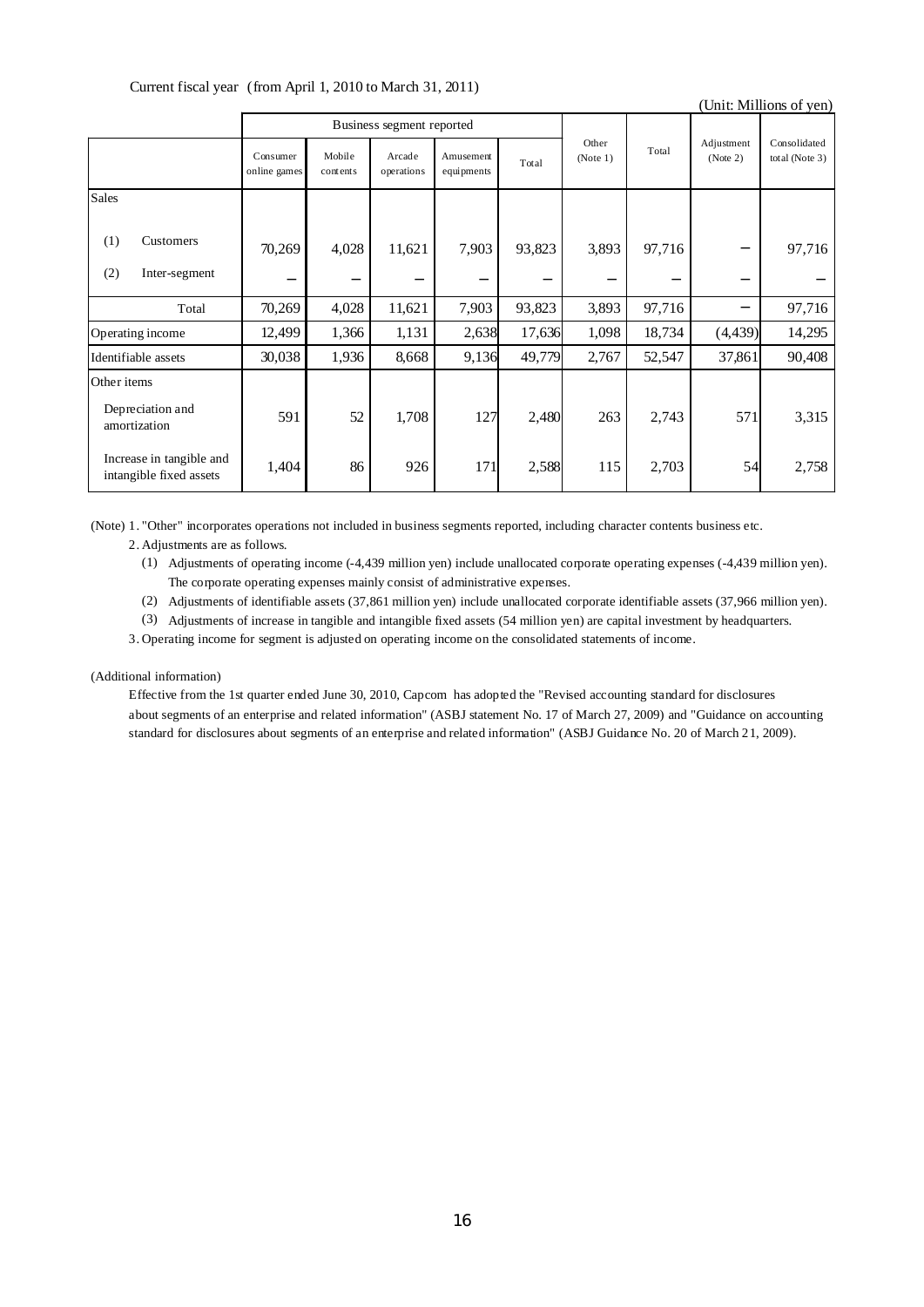(Segment related information)

Current fiscal year (from April 1, 2010 to March 31, 2011)

1.Information by product and service

The information is omitted as the same information is disclosed on the previous page.

2.Information by country or region

(1) Sales

| (Unit: Millions of yen) |               |                  |               |       |  |  |  |
|-------------------------|---------------|------------------|---------------|-------|--|--|--|
| Japan                   | North America |                  | Other regions | Total |  |  |  |
|                         | 086           | 1 $\cap$<br>TOOL | 6061          |       |  |  |  |

(Note) The sales amounts are classified by country or region where customers are located.

(2) Tangible fixed assets

The information is omitted as the balance of tangible fixed assets for Japan has exceeded 90% or more of the total balance of tangible fixed assets for the consolidated balance sheet.

#### 3.Information by major customer

The information is omitted as Capcom does not have any major customers the sales amount of which has accounted for 10% or more of the total sales amount of the consolidated statement of income.

[Impairment loss by business segment reported] Current fiscal year (from April 1, 2010 to March 31, 2011)

| (Unit: Millions of yen) |                    |                           |       |              |       |  |  |  |  |
|-------------------------|--------------------|---------------------------|-------|--------------|-------|--|--|--|--|
|                         |                    | Business segment reported | Other | Corporate or | Total |  |  |  |  |
|                         | Arc ade operations | Sub-total                 |       | elimination  |       |  |  |  |  |
| Impairment<br>loss      | 149!               | 49                        |       |              | 49۱،  |  |  |  |  |

[Amortization and balance of goodwill by business segment reported] Current fiscal year (from April 1, 2010 to March 31, 2011)

|  | (Unit: Millions of yen) |  |
|--|-------------------------|--|
|--|-------------------------|--|

|              |                          | Business segment reported |       |                             |       |
|--------------|--------------------------|---------------------------|-------|-----------------------------|-------|
|              | Consumer<br>online games | Sub-total                 | Other | Corporate or<br>elimination | Total |
| Amortization | 2391                     | 239.                      |       |                             | 239   |
| Balance      |                          |                           |       |                             |       |

[Negative goodwill by business segment reported]

Current fiscal year (from April 1, 2010 to March 31, 2011) Not applicable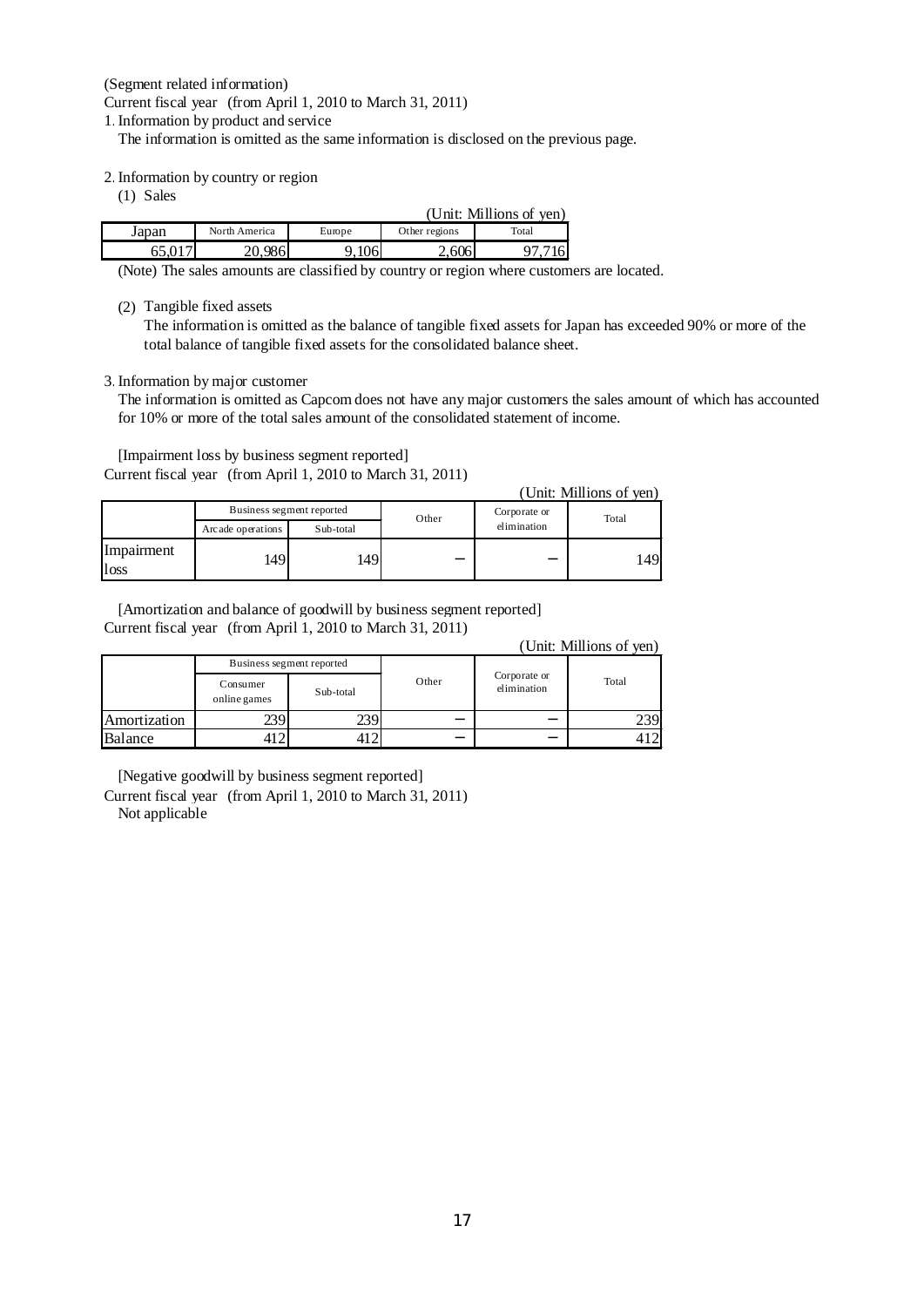#### (Reference) Business segments Previous fiscal year (From April 1, 2009 to March 31, 2010)

| THE VIOUS HSCal year (110H April 1, 2009 to March 31, 2010)<br>(Unit: Millions of yen) |                     |                      |                           |                       |                     |        |                              |                       |
|----------------------------------------------------------------------------------------|---------------------|----------------------|---------------------------|-----------------------|---------------------|--------|------------------------------|-----------------------|
|                                                                                        | Home<br>video games | Arcade<br>operations | Arcade<br>ga mes<br>sales | Contents<br>expansion | Other<br>businesses | Total  | Elimination<br>and corporate | Consolidated<br>total |
| Net sales and operating income                                                         |                     |                      |                           |                       |                     |        |                              |                       |
| Net sales<br>$(1)$ Customers                                                           | 44,015              | 11,985               | 2,280                     | 5,819                 | 2,736               | 66,837 |                              | 66,837                |
| $(2)$ Inter-segment                                                                    |                     |                      |                           |                       |                     |        |                              |                       |
| Total                                                                                  | 44,015              | 11,985               | 2,280                     | 5,819                 | 2,736               | 66,837 |                              | 66,837                |
| Operating expenses                                                                     | 36,168              | 11,394               | 2,483                     | 5,310                 | 1,639               | 56,996 | 4,253                        | 61,250                |
| Operating income (loss)                                                                | 7,846               | 590                  | (203)                     | 509                   | 1,097               | 9,840  | (4,253)                      | 5,587                 |
| Assets, depreciation and capital expenditures                                          |                     |                      |                           |                       |                     |        |                              |                       |
| Total assets                                                                           | 31,257              | 9,797                | 3,241                     | 4,339                 | 2,221               | 50,857 | 35,764                       | 86,621                |
| Depreciation                                                                           | 509                 | 1,744                | 136                       | 239                   | 228                 | 2,859  | 509                          | 3,368                 |
| Impairment loss                                                                        |                     | 161                  | 47                        | 9                     |                     | 218    | 5                            | 223                   |
| Capital expenditures                                                                   | 543                 | 800                  | 59                        | 83                    | 249                 | 1,736  | 469                          | 2,205                 |

(Note) 1. Business segments above are split based upon for internal management disposition.

2. Principal products and operations of each business segment

| (1) | This division develops and distributes home video game software as well as develops and                                                      |
|-----|----------------------------------------------------------------------------------------------------------------------------------------------|
|     | operates online game software.                                                                                                               |
| (2) | This division operates amusement facilities.                                                                                                 |
| (3) | This division develops, manufactures, and distributes commercial game equipment and<br>integrated circuit boards.                            |
| (4) | This division develops and distributes mobile contents as well as develops, manufactures<br>and distributes pachinko and pachislot machines. |

(5) Other businesses……………………… Other businesses include licensing business and other businesses.

3. Unallocated corporate operating expenses included in "Elimination and corporate" amounted to 4,253 million yen. The major part of this expense is related to the corporate division of Capcom.

4. Corporate assets in the column "Elimination and corporate" were 35,872 million yen. Corporate assets mainly represent surplus operating funds (cash and cash equivalents, available-for-sale securities), long-term investment funds (investments in securities

5. Depreciation and capital expenditures include long-term prepaid expenses and amortization of them.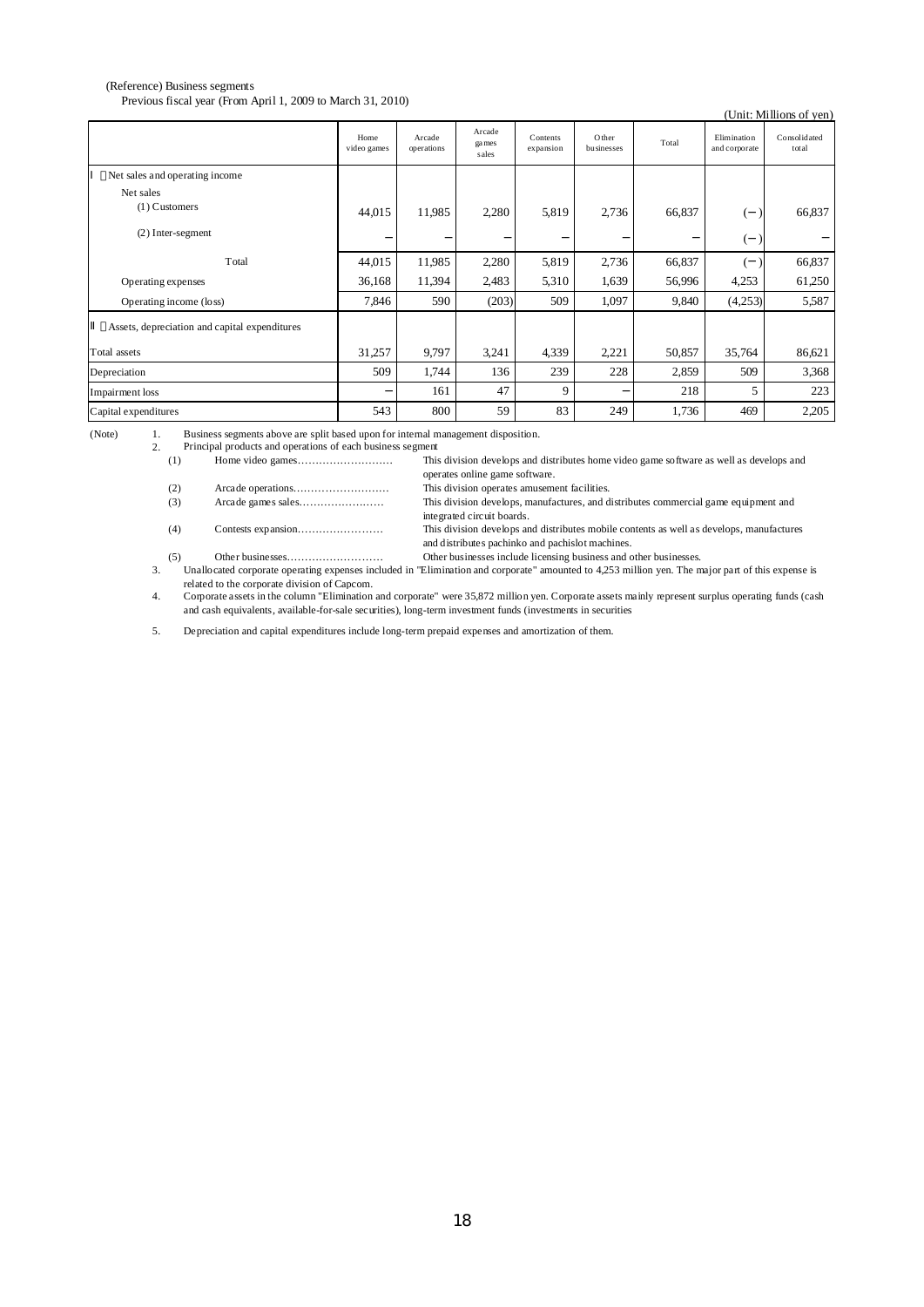#### (Reference) Geographic areas Previous fiscal year (From April 1, 2009 to March 31, 2010)

|                                |        |               |        |               |        |                                 | (Unit: Millions of yen) |
|--------------------------------|--------|---------------|--------|---------------|--------|---------------------------------|-------------------------|
|                                | Japan  | North America | Europe | Other regions | Total  | Elimination<br>and<br>corporate | Consolidated<br>total   |
| Net sales and operating income |        |               |        |               |        |                                 |                         |
| Net Sales                      |        |               |        |               |        |                                 |                         |
| $(1)$ Customers                | 47,269 | 10,825        | 7,813  | 928           | 66,837 |                                 | 66,837                  |
| $(2)$ Inter-segment            | 6,690  | 1,717         | 119    | 54            | 8,581  | (8,581)                         |                         |
| Total                          | 53.960 | 12,543        | 7,933  | 982           | 75,419 | (8,581)                         | 66,837                  |
| Operating expenses             | 42,185 | 14,615        | 7,796  | 828           | 65,426 | (4,176)                         | 61,250                  |
| Operating income               | 11,775 | (2,072)       | 136    | 153           | 9,992  | (4,405)                         | 5,587                   |
| Total assets                   | 41,632 | 6,431         | 4,841  | 734           | 53,640 | 32,981                          | 86,621                  |

(Note) 1. 2. The segmentation of country or region is based on the geographical proximity.

Major countries and regionsthat are not in Japan

(1) North America……… United States of America

(2) Europe……………… European countries

(3) Other regions……… Asia and others

3. Unallocated corporate operating expenses included in "Elimination and corporate" amounted to 4,253 million yen. The major part of this

4. expense is related to the corporate division of the Companies.<br>Corporate assets in the column "Elimination and corporate" were 35,872 million yen. Corporate assets mainly represent surplus operating funds (cash and cash equivalents, available-for-sale securities), long-term investment funds (investments in securities) and assets held by the corporate division of Capcom.

Current fiscal year (From April 1, 2010 to March 31, 2011)

| (Unit: Millions of yen)        |        |               |        |               |         |                                 |                       |  |  |
|--------------------------------|--------|---------------|--------|---------------|---------|---------------------------------|-----------------------|--|--|
|                                | Japan  | North America | Europe | Other regions | Total   | Elimination<br>and<br>corporate | Consolidated<br>total |  |  |
| Net sales and operating income |        |               |        |               |         |                                 |                       |  |  |
| Net Sales                      |        |               |        |               |         |                                 |                       |  |  |
| $(1)$ Customers                | 67,033 | 19,340        | 9,966  | 1,376         | 97,716  |                                 | 97,716                |  |  |
| (2) Inter-segment              | 9,316  | 7.637         | 193    | 37            | 17,185  | (17, 185)                       |                       |  |  |
| Total                          | 76,350 | 26,978        | 10,160 | 1,413         | 114,902 | (17, 185)                       | 97,716                |  |  |
| Operating expenses             | 61,315 | 23,811        | 9,509  | 1,094         | 95,731  | (12,309)                        | 83,421                |  |  |
| Operating income               | 15,034 | 3,166         | 650    | 319           | 19,171  | (4,876)                         | 14,295                |  |  |
| Total assets                   | 42,585 | 11,589        | 5,795  | 1,023         | 60,995  | 29,413                          | 90,408                |  |  |

(Note) 1. Same with the previous fiscal year

2. Same with the previous fiscal year

3. Unallocated corporate operating expenses included in "Elimination and corporate" amounted to 4,439 million yen. The major part of this expense is related to the corporate division of the Companies.

4. Corporate assets in the column "Elimination and corporate" were 37,966 million yen. Corporate assets mainly represent surplus operating funds (cash and cash equivalents, available-for-sale securities), long-term investment funds (investments in securities) and assets held by the corporate division of Capcom.